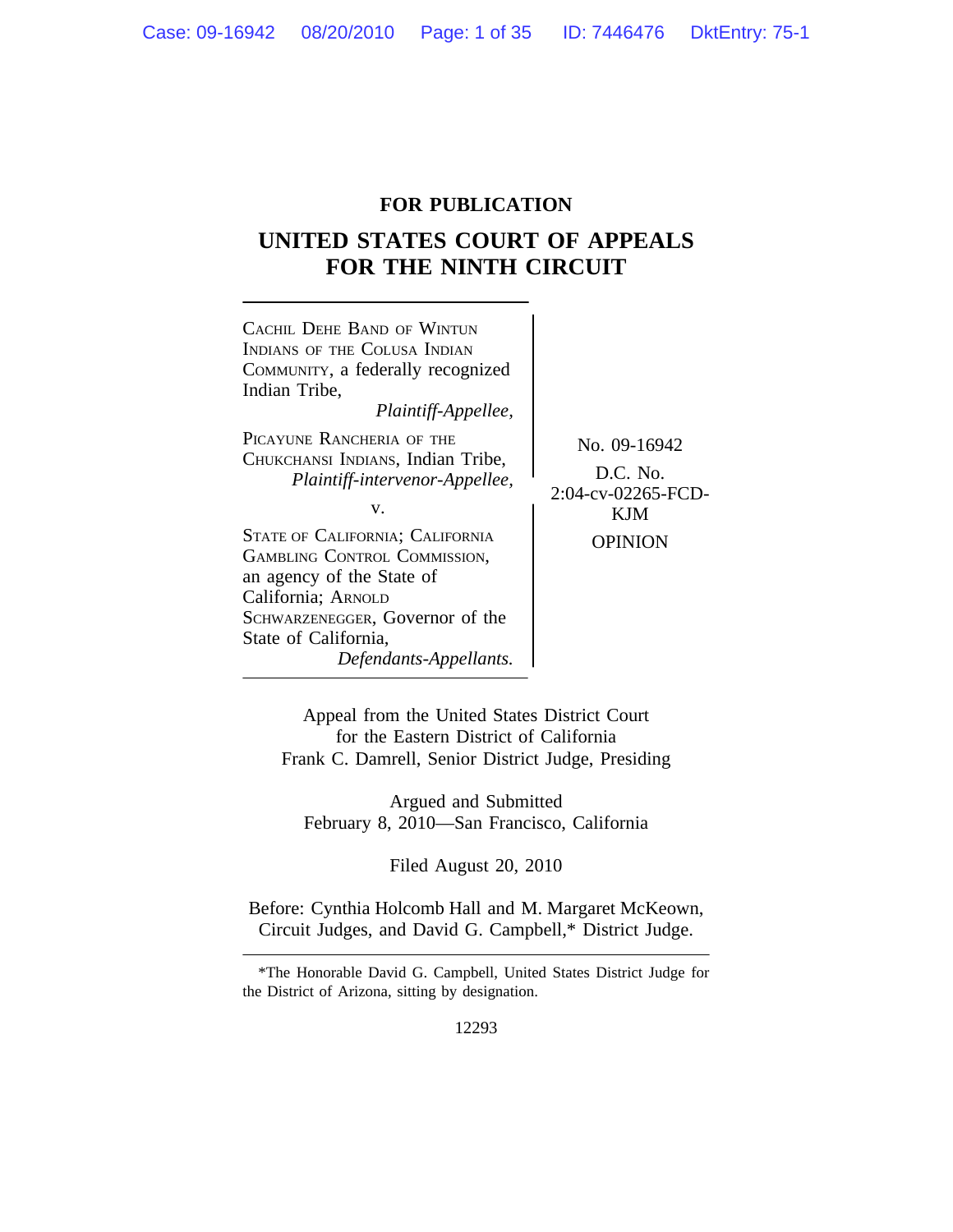Opinion by Judge McKeown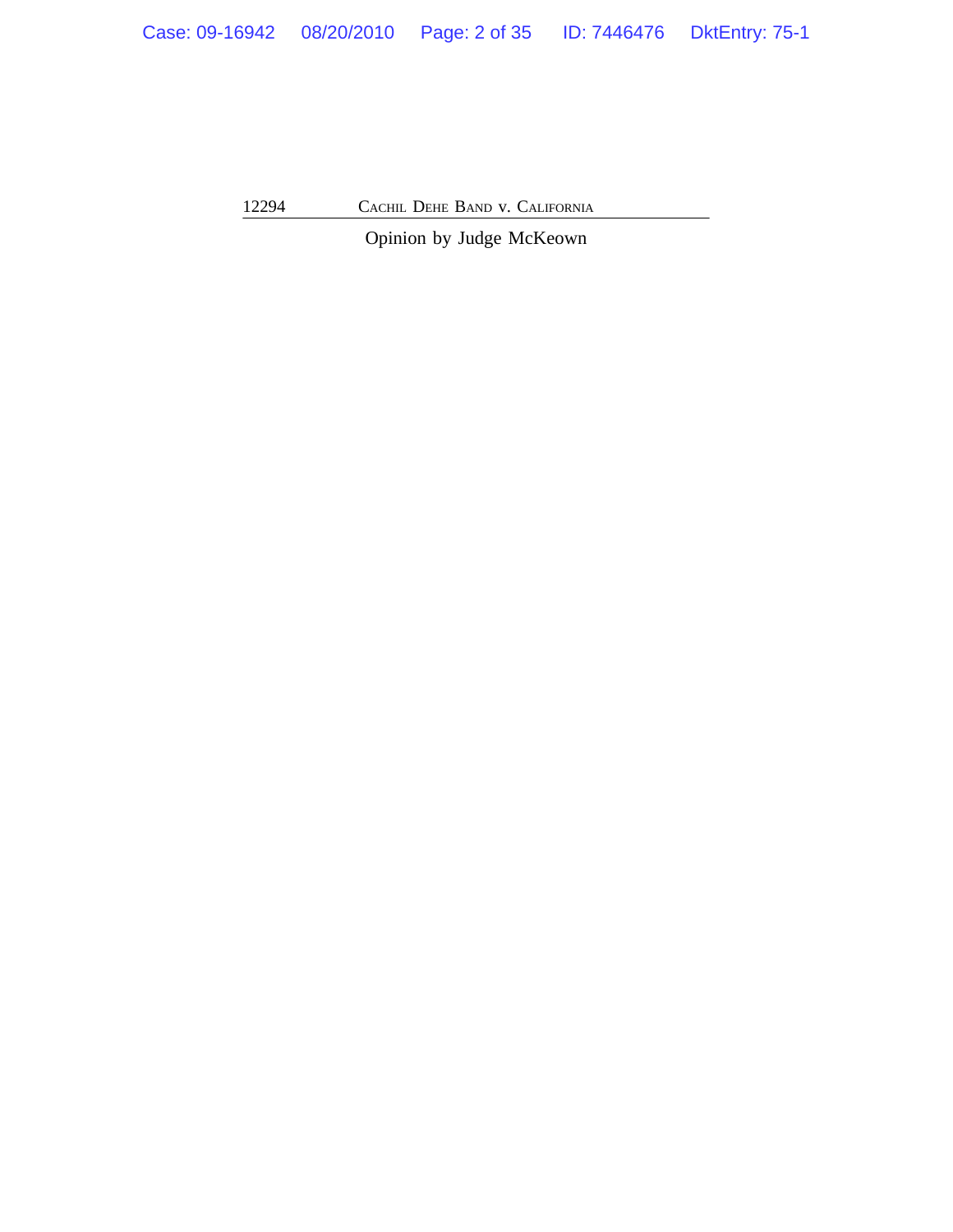# **COUNSEL**

George Forman, Jay B. Shapiro (argued), Kimberly A. Cluff, Jeffrey R. Keohane, Forman & Associates, San Rafael, California, for Plaintiff-Appellee Cachil Dehe Band; John M. Peebles, Darcie L. Houck (argued), Timothy J. Hennessy,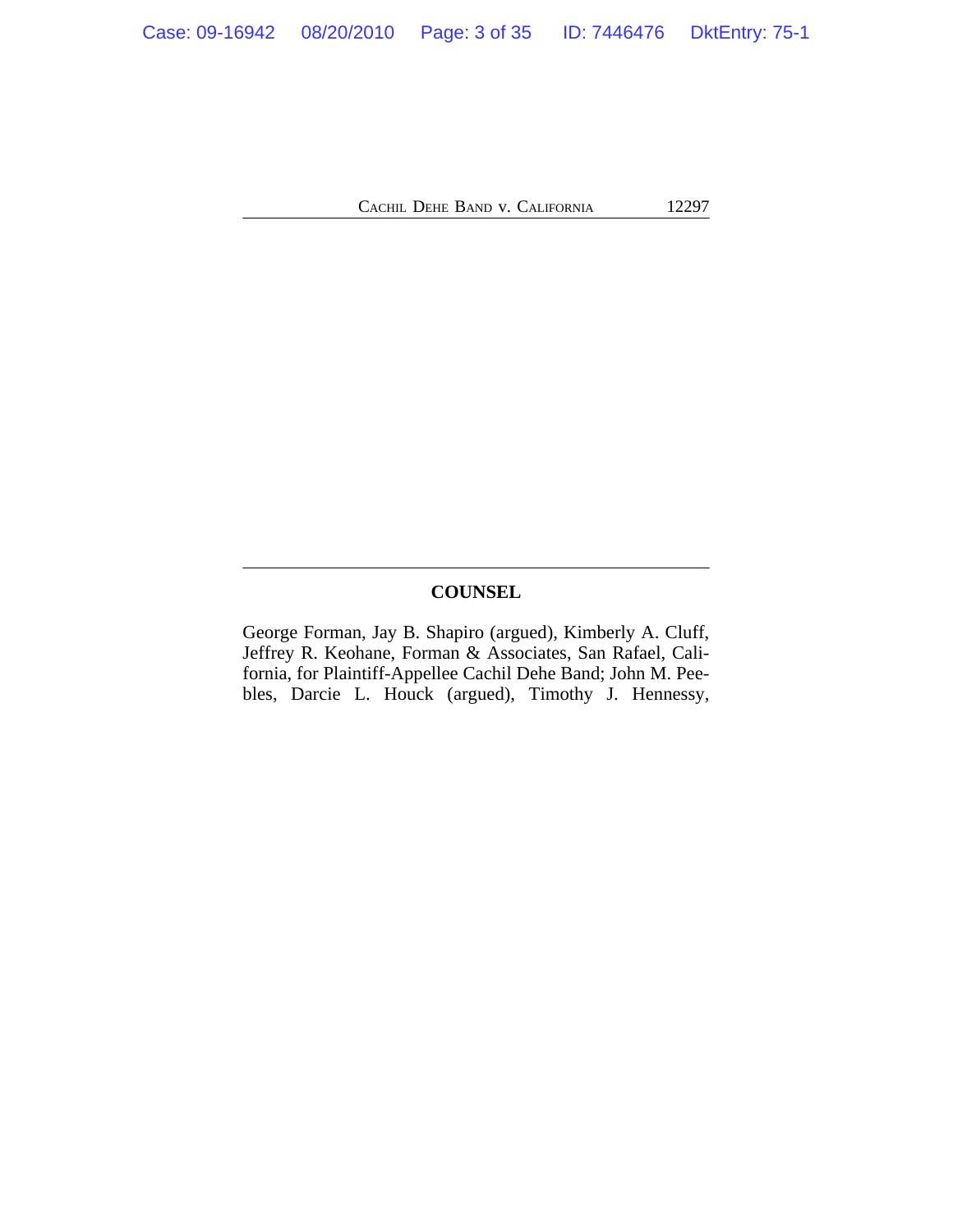Fredericks Peebles & Morgan, LLP, Sacramento, California, for plaintiff-intervenor-appellee, Picayune Rancheria

Edmund G. Brown, Jr., Attorney General of California, Robert L. Mukai, Senior Assistant Attorney General, Sara J. Drake, Supervising Deputy Attorney General, Peter H. Kaufman, Deputy Attorney General, Neil D. Houston, Deputy Attorney General (argued), Sacramento, California, for defendants-appellants State of California

#### **OPINION**

#### McKEOWN, Circuit Judge:

Who knew that simple math could be so tricky? The parties to this dispute, the State of California and two California Indian tribes, signed Gaming Compacts intended "to initiate a new era of tribal-state cooperation" with respect to gaming in the state. Central to the Compacts is a formula to calculate the number of gaming devices California tribes are permitted to license. How to interpret this opaquely drafted and convoluted formula has preoccupied the parties for some time, as the result has significant economic implications. Indeed, math and money have led to a breakdown in the cooperative spirit envisioned by the Compacts.

The Compacts stem from the Indian Gaming Regulatory Act (IGRA), passed by Congress in 1988 and designed "to provide a statutory basis for the operation of gaming by Indian tribes as a means of promoting tribal economic development, self-sufficiency, and strong tribal governments." 25 U.S.C. § 2702(1). IGRA sets out three classes of lawful gaming; at issue here are slot machines and other gaming machines ("gaming devices") that are included under Class III. 25 U.S.C. § 2703(7)(B)(ii),(8). A tribal-state gaming agreement, known as a "compact," is required to conduct Class III gaming under IGRA. 25 U.S.C.  $\S 2710(d)(1)(C)$ .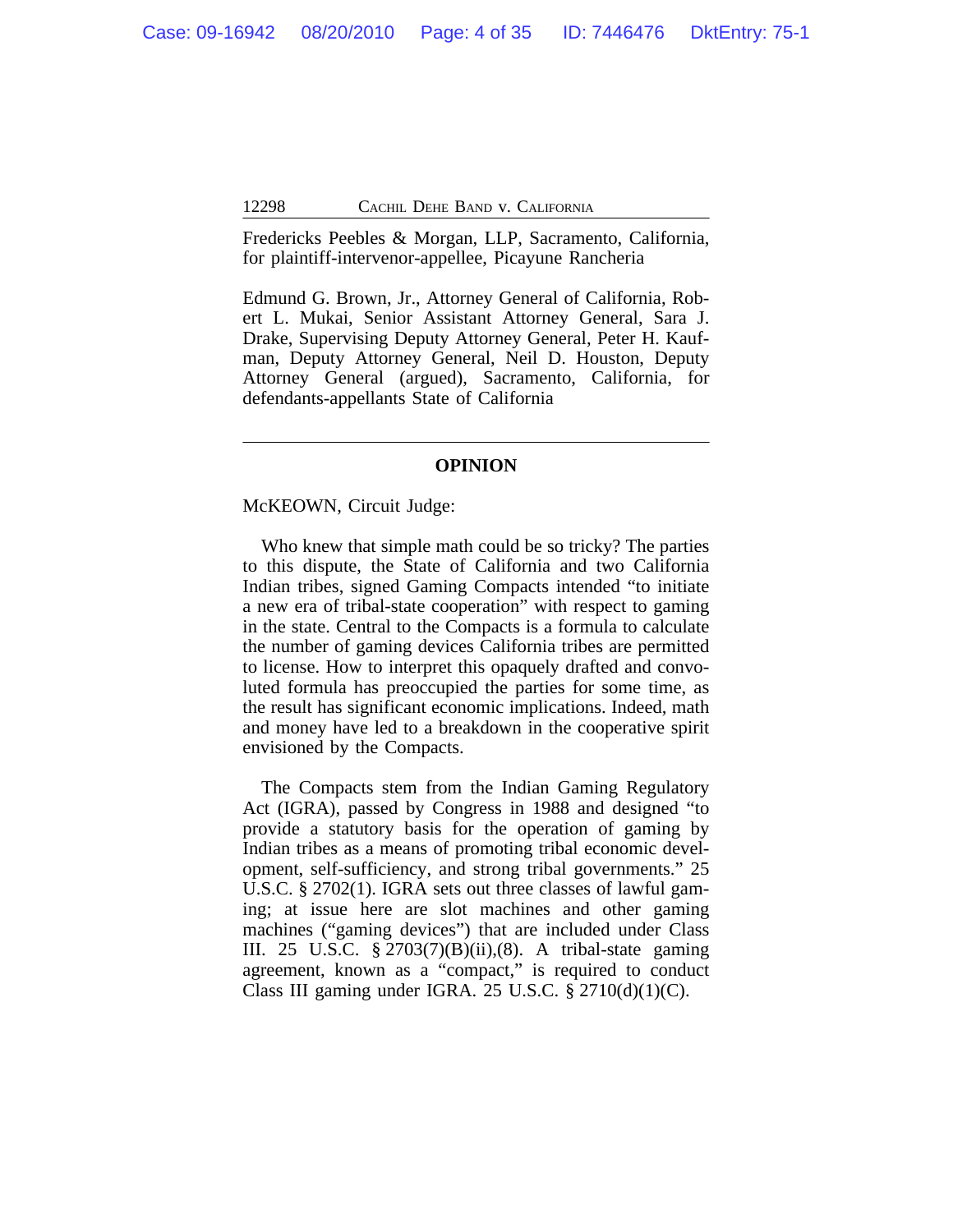In 1999, California and approximately 60**<sup>1</sup>** California Indian tribes signed substantively identical bilateral Gaming Compacts that authorized Class III gaming. The total number of slot machines allowed was restricted by contract language that authorized the continued operation of existing machines, permitted tribes who were not yet operating machines to operate up to 350 machines, and provided a formula for a limited license pool for the remaining machines. The primary issue in this appeal is the interpretation of the formula for the license pool, a mere two paragraphs in a 215-paragraph agreement. Unfortunately, these provisions are not a model of clarity. As a consequence, California and certain tribes have been mired in disputes for much of the period since the bilateral Compacts were signed.

This appeal springs from a disagreement between California and plaintiff Cachil Dehe Band of Wintun Indians of the Colusa Indian Community and plaintiff-intervenor Picayune Rancheria of the Chukchansi Indians ("Picayune") (collectively, "Colusa").**<sup>2</sup>** The parties agree that the formula sets a ceiling on the number of licenses in the pool. But the tribes claim the formula permits more licenses, while California maintains that it sets a lower limit. Acknowledging that the formula language is ambiguous, California and Colusa each offered different interpretations. The district court adopted yet a different formulation, introduced by Colusa as an alternative

<sup>&</sup>lt;sup>1</sup>The number of tribes that entered Compacts in 1999 varies slightly according to source: 63 according to the record in a predecessor case, *Cachil Dehe Band v. State of California*, 547 F.3d 962, 966 (9th Cir. 2008) ("*Colusa I*"); 57 according to the district court and California; and 61 according to Colusa.

**<sup>2</sup>**Picayune joined in Colusa's relevant summary judgment filings. The Rincon Band of Luiseno Indians, the San Pasqual Band of Mission Indians, the California Association of Tribal Governments, and the California Nations Indian Gaming Association filed *amicus curiae* briefs. Rincon Band and San Pasqual have pending litigation in the district court raising substantially similar issues to Colusa's litigation.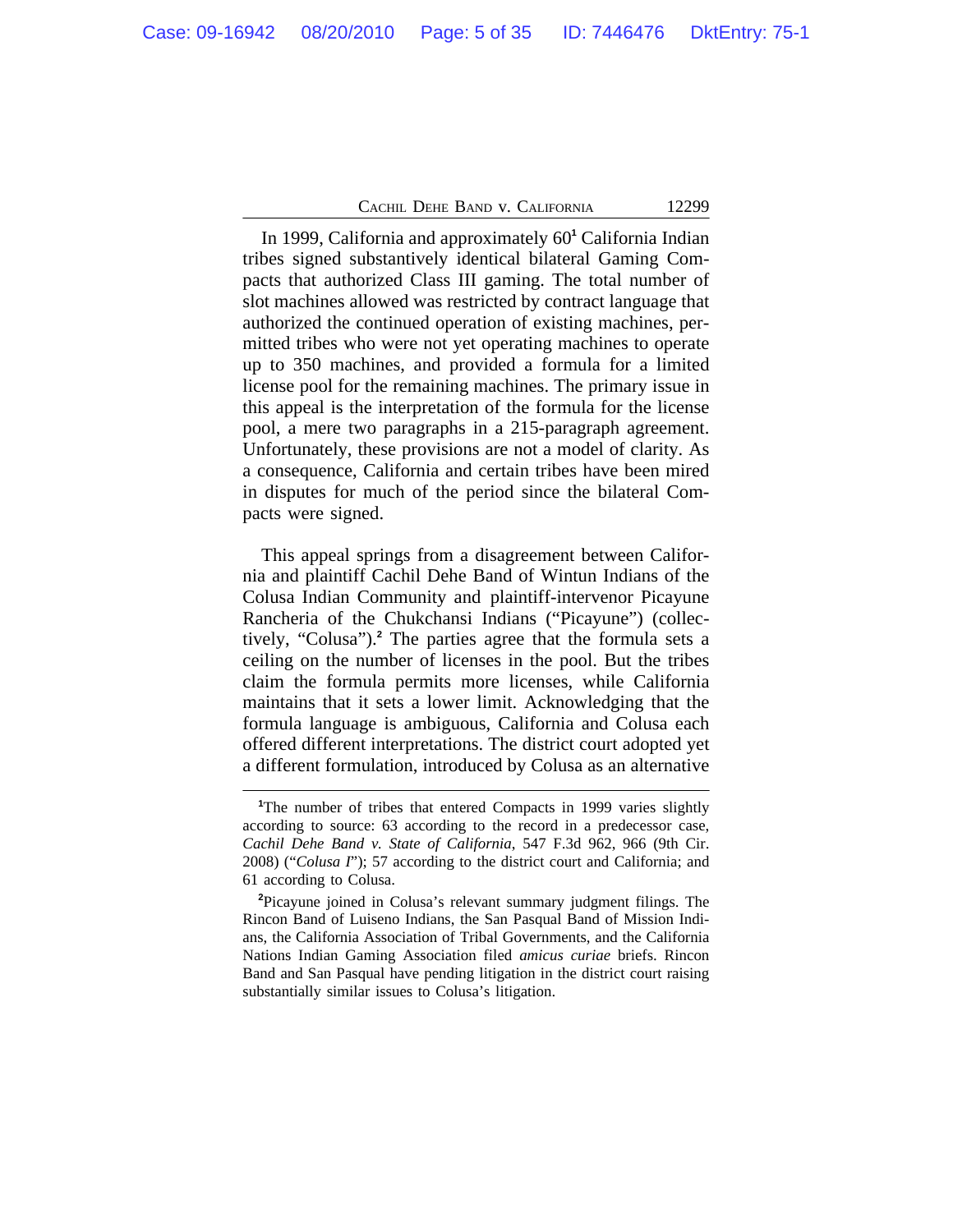way to calculate the license pool. The parties also submitted extrinsic evidence purporting to explain their calculations.

Such a posture would normally suggest that summary judgment is inappropriate, even though contract interpretation is a matter of law. Nonetheless, both parties agreed that the matter should be decided on cross motions for summary judgment. An additional twist is that the parties' extrinsic evidence does not support their interpretations of the formula. As a result, we interpret the Compact de novo based on the plain meaning that adheres closest to the contract language.

We affirm in part the grant of summary judgment to Colusa because we agree that the limit on licenses exceeds that recognized by California. However, our interpretation of the governing provisions differs slightly from the district court's formulation. We also affirm the denial of California's motion for summary judgment. Finally, we uphold the remedy ordered by the district court of a license draw open to all eligible tribes, administered according to the process delineated in the Compacts. Before we wade into the somewhat mindnumbing discussion of numbers, it is useful to provide a background context for the formula.

# **BACKGROUND**

# **I. Compacts under IGRA**

Following a successful ballot initiative permitting California Indian tribes to run "Nevada and New Jersey"-type casinos, and in response to the likely imminent invalidation of that initiative, then-Governor Gray Davis invited California tribes to negotiate Class III gaming compacts. By that time— April 1999—a number of California tribes were already operating gaming devices, although without authorization under IGRA. These tribes operated around 19,000 devices statewide. In late August 1999, the California Supreme Court invalidated the ballot initiative permitting casino operation by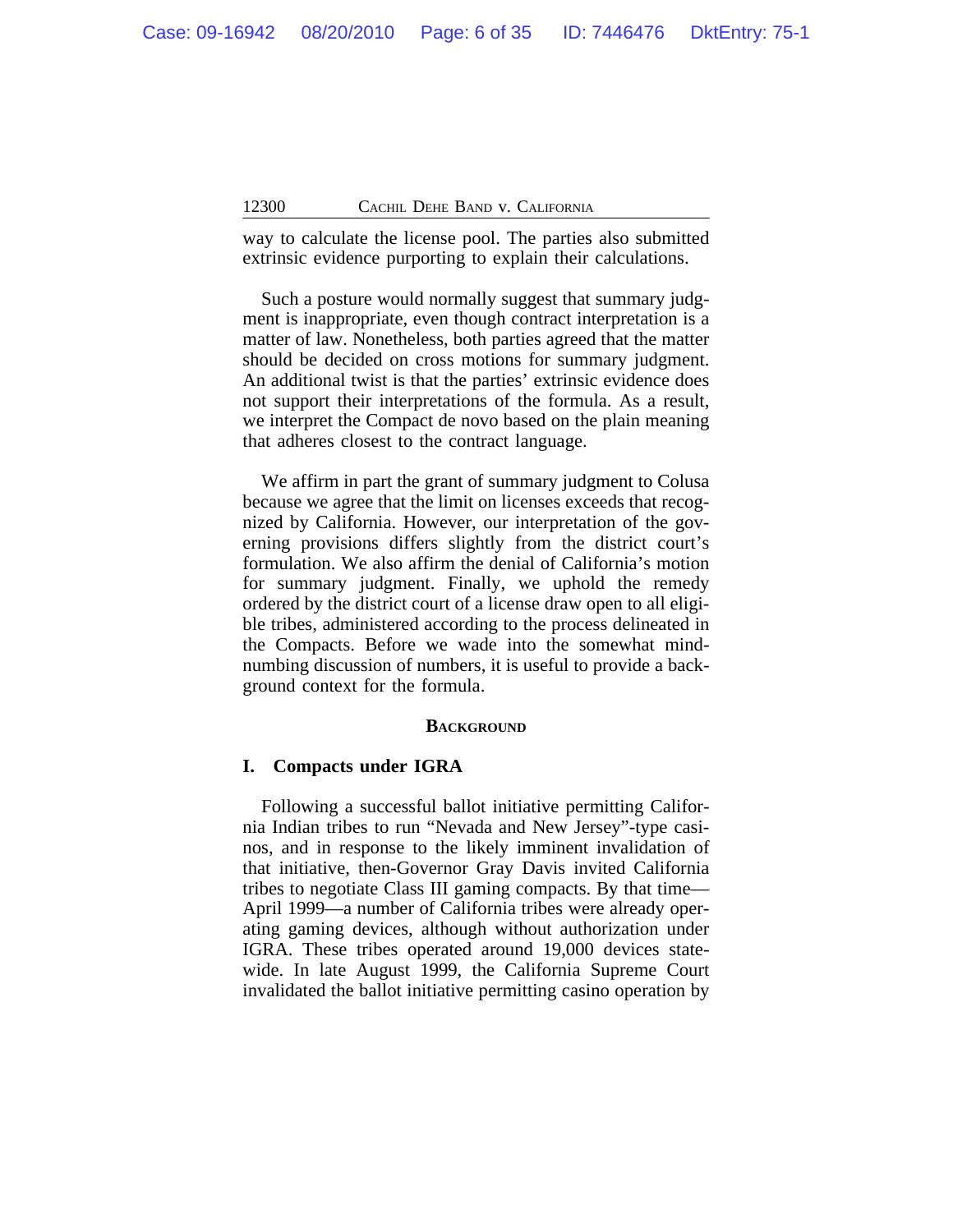Indian tribes. *See Hotel Employees & Rest. Employees Int'l Union v. Davis*, 21 Cal. 4th 585 (1999). California and the tribes, including Colusa, continued negotiating, however, intending to condition execution of the Compacts on the ratification of a constitutional amendment that would exempt Indian tribes from the prohibition on Class III gaming.

The final Compact negotiation sessions were held on September 8 and 9, 1999, and continued into the early hours of September 10. Late on September 9, the lead negotiator for California presented the entire draft Compact to the tribal representatives for approval. The representatives were given until September 10 to sign letters of intent to enter into bilateral Compacts with California. The Compacts required legislative ratification, and the end of the legislative session was fast approaching. Colusa's Chairman signed the tribe's letter of intent in the early hours of September 10. In total, about 60 tribes (the "Compact Tribes"), including Colusa and Picayune, entered into bilateral Class III gaming Compacts with California. These Compacts are substantially identical. *See Artichoke Joe's Cal. Grand Casino v. Norton*, 353 F.3d 712, 717-18 (9th Cir. 2003).

The California legislature ratified the agreements in September 1999. On the same day, the Governor's Press Office released an "information sheet" regarding the number of licenses available, stating that the Compacts authorized 44,448 gaming devices total statewide, including those already in operation. California voters ratified the constitutional amendment in March 2000, enabling the Compacts to be executed. Colusa and Picayune's Compacts went into effect on May 16, 2000.

While the Colusa Compact includes a variety of provisions relating to the operation and licensing of Class III gaming devices, the only provisions at issue in this appeal relate to the aggregate number of gaming devices authorized statewide in addition to those already in operation as of September 1,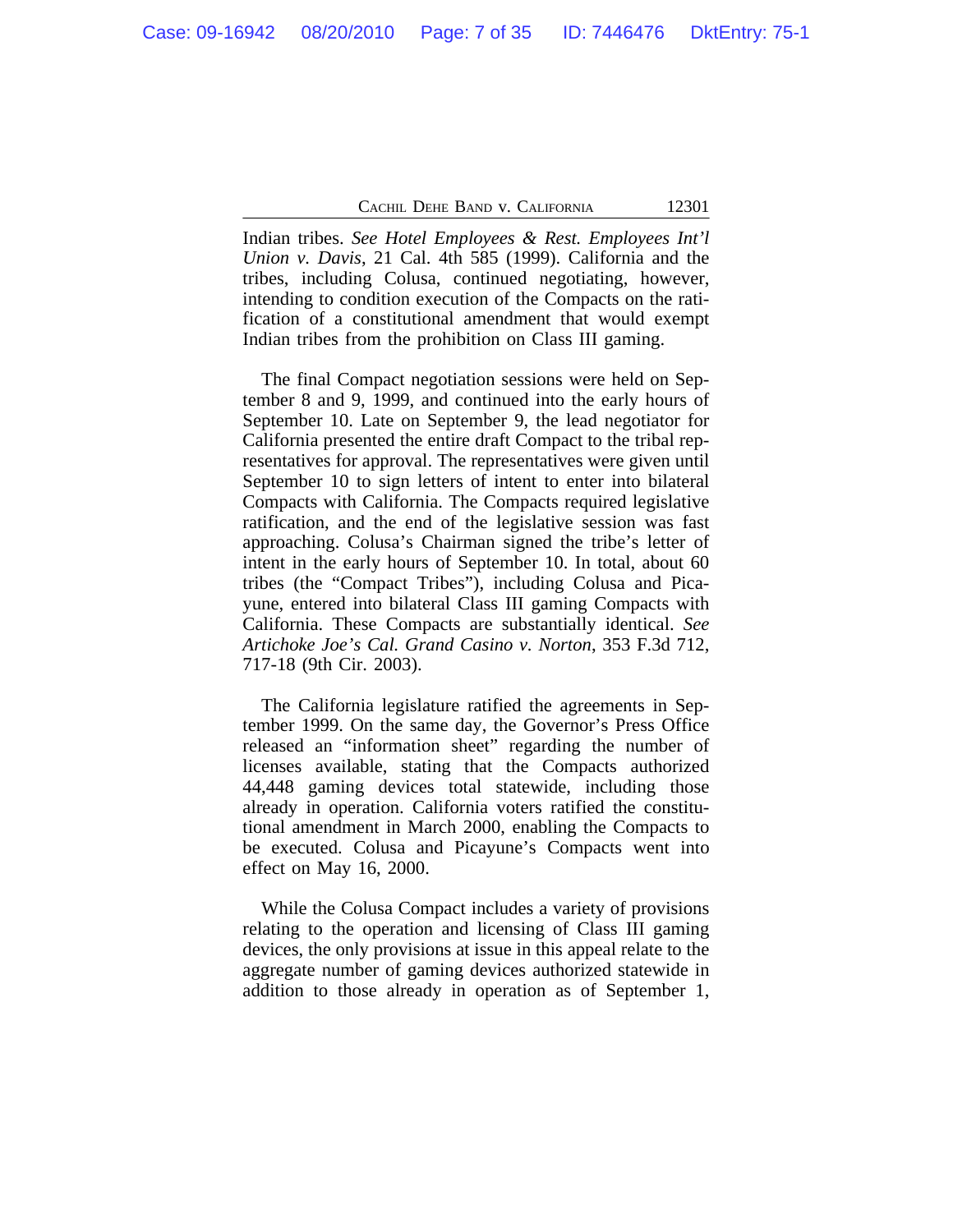1999, i.e., the size of the "license pool." The Compact provides a formula for determining that number, at  $§$  4.3.2.2(a)(1):

The maximum number of machines that all Compact Tribes in the aggregate may license pursuant to this Section shall be the sum equal to 350 multiplied by the number of Non-Compact Tribes as of September 1, 1999, plus the difference between 350 and the lesser number authorized under Section 4.3.1.

The Compact defines Non-Compact Tribes as federallyrecognized tribes that are operating fewer than 350 gaming devices, *whether or not* the tribe executed a Compact with the State. § 4.3.2(a)(1). In other words, some tribes are both Compact and Non-Compact Tribes under the agreement. Section 4.3.1, which is referenced by  $\S$  4.3.2.2(a)(1), states:

The Tribe may operate no more Gaming Devices than the larger of the following: (a) A number of terminals equal to the number of Gaming Devices operated by the Tribe on September 1, 1999; or (b) Three hundred fifty (350) Gaming Devices.

For convenience, we refer to  $\S$  4.3.1 and 4.3.2.2(a)(1) as the "License Pool Provisions."

A Compact Tribe may operate a certain number of gaming devices without securing licenses from the pool. This initial "free pass" covers either 350 devices or the number of devices the tribe was already operating as of September 1, 1999, whichever is larger. § 4.3.1. Colusa operated 523 gaming devices as of September 1, 1999, so it was permitted to continue operating all of those devices without licenses. A Compact Tribe must secure a license from the statewide pool for each additional device above the Tribe's "free pass" number, up to the maximum of 2000 devices per tribe. § 4.3.2.2(a).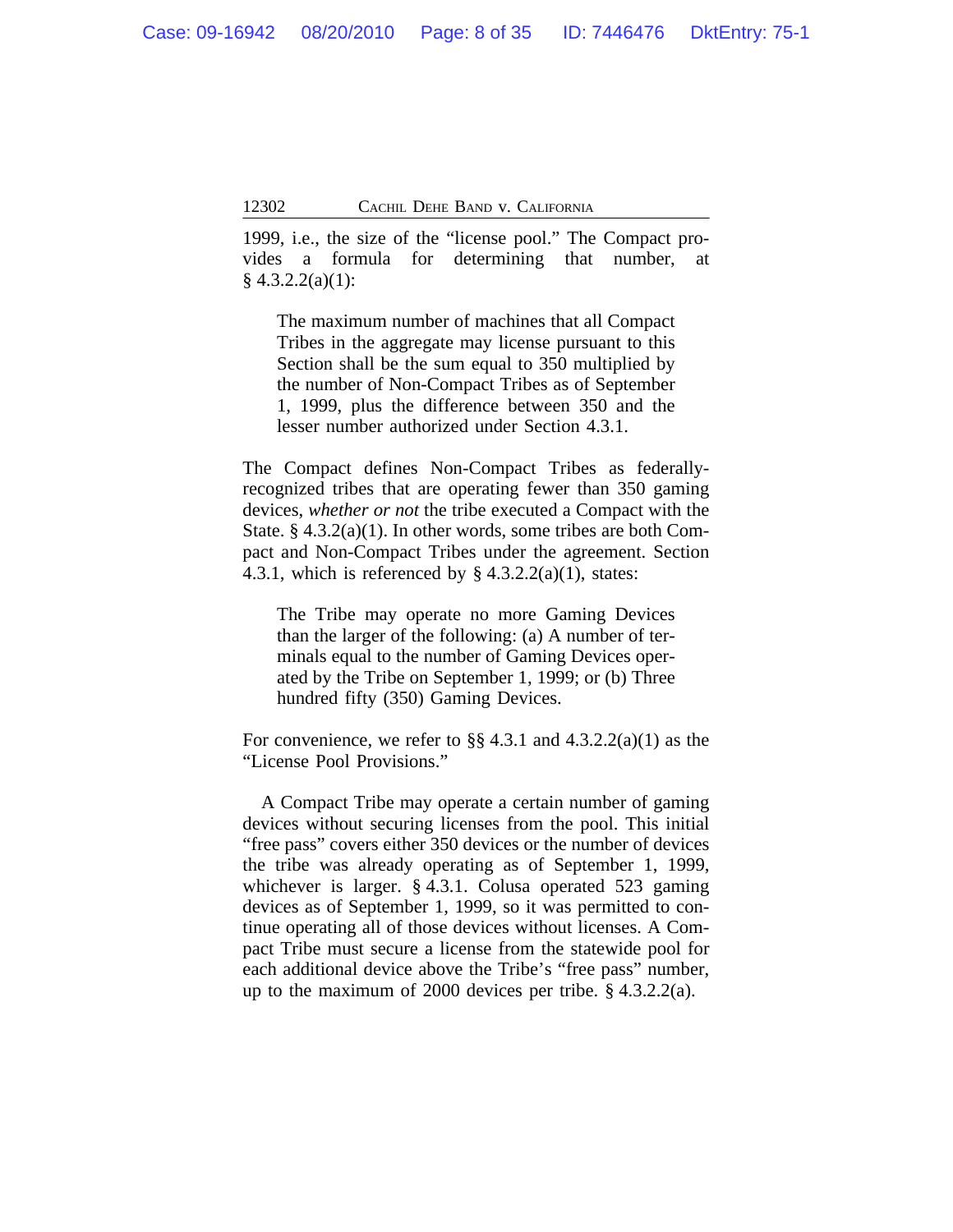The licenses are allocated from the license pool to Compact Tribes that request them according to a detailed draw process.  $§$  4.3.2.2(a)(3). The draw process, which includes tiers of priority for different tribes, was designed to skew the distribution of the available licenses towards those Compact Tribes that did not yet conduct large gaming operations. § 4.3.2.2(a)(3).

#### **II. Administration of the License Process**

For the first two years, the license draw process was administered by an accounting agency engaged by the Compact Tribes, Sides Accountancy Corporation ("Sides"). In 2001, following complaints regarding the accounting and administration of the draws and Sides's unwillingness to provide certain information to California, Governor Davis issued an executive order creating the California Gambling Control Commission ("the Commission"), which took over the licensing process.

During its administration, Sides issued 29,398 licenses, exceeding by about 25% the 23,450 number that would have been available in the pool according to the Governor's summary "information sheet," which limited the total devices to 44,448 statewide, including those already in operation. After taking control, in 2002 the Commission evaluated the various interpretations of the License Pool Provisions that had been suggested and adopted an interpretation that authorized a license pool of 32,151 licenses. This number surpassed the number of licenses that Sides previously issued, allowing all of those licenses to remain valid. According to the Commission—and California, which has adopted the Commission's formulation—2753 licenses remained in the license pool for distribution after the Commission took charge.

The Commission notified the Compact Tribes that it would conduct a draw in September 2002. Colusa was placed in the third priority tier for the first draw, in which it requested and received 250 licenses. For the second draw in December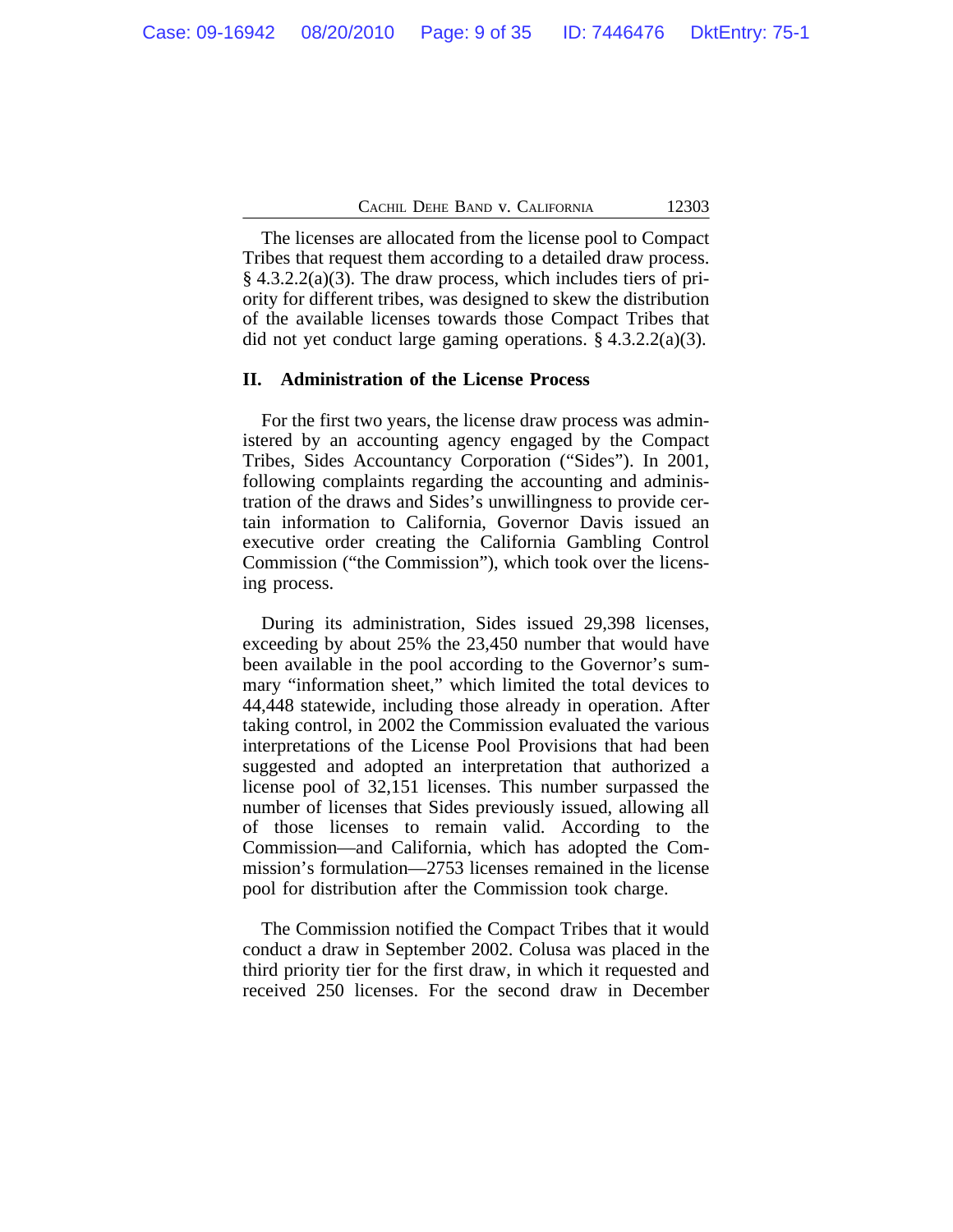2003, Colusa was placed in the fourth priority tier. Although Colusa requested 377 licenses, it received none. In October 2004, the Commission conducted a third draw, and Colusa requested 341 licenses. Colusa was again placed in the fourth priority tier, and received only 73 licenses. From the three draws, Colusa secured 323 licenses in total; when added to the 523 devices in operation, the licenses drawn from the pool allowed Colusa to operate 846 devices, well under the individual limit of 2000 devices per Compact Tribe.

# **III. The Colusa Lawsuits**

Immediately following the December 2003 draw, Colusa requested that California meet and confer regarding, among other issues, the size of the license pool and Colusa's placement within the lower priority tier for the 2003 draw. Following an unsuccessful meeting, Colusa initiated suit in October 2004.

Colusa's initial complaint alleged five claims for breach of the Compact. Only one claim—California's unilateral determination of the aggregate number of licenses authorized by the Compact under the License Pool Provisions—is at issue here; in its complaint, Colusa sought a declaration that the license pool consisted of "more than 62,000 Gaming Device licenses," and requested that the court order California to immediately issue 377 licenses to Colusa.

The district court dismissed four of the claims on the ground that Colusa was required to join other Compact Tribes as necessary parties under Federal Rule of Civil Procedure 19; the fifth claim was dismissed for failure to exhaust remedies. On appeal, we reversed and held that the non-party Compact Tribes did not have a protectable legal interest in the size of the license pool and were not required parties that must be joined under Rule 19. *Colusa I*, 547 F.3d at 972. We affirmed the dismissal of the unexhausted claim. *Id.* at 968 n.3.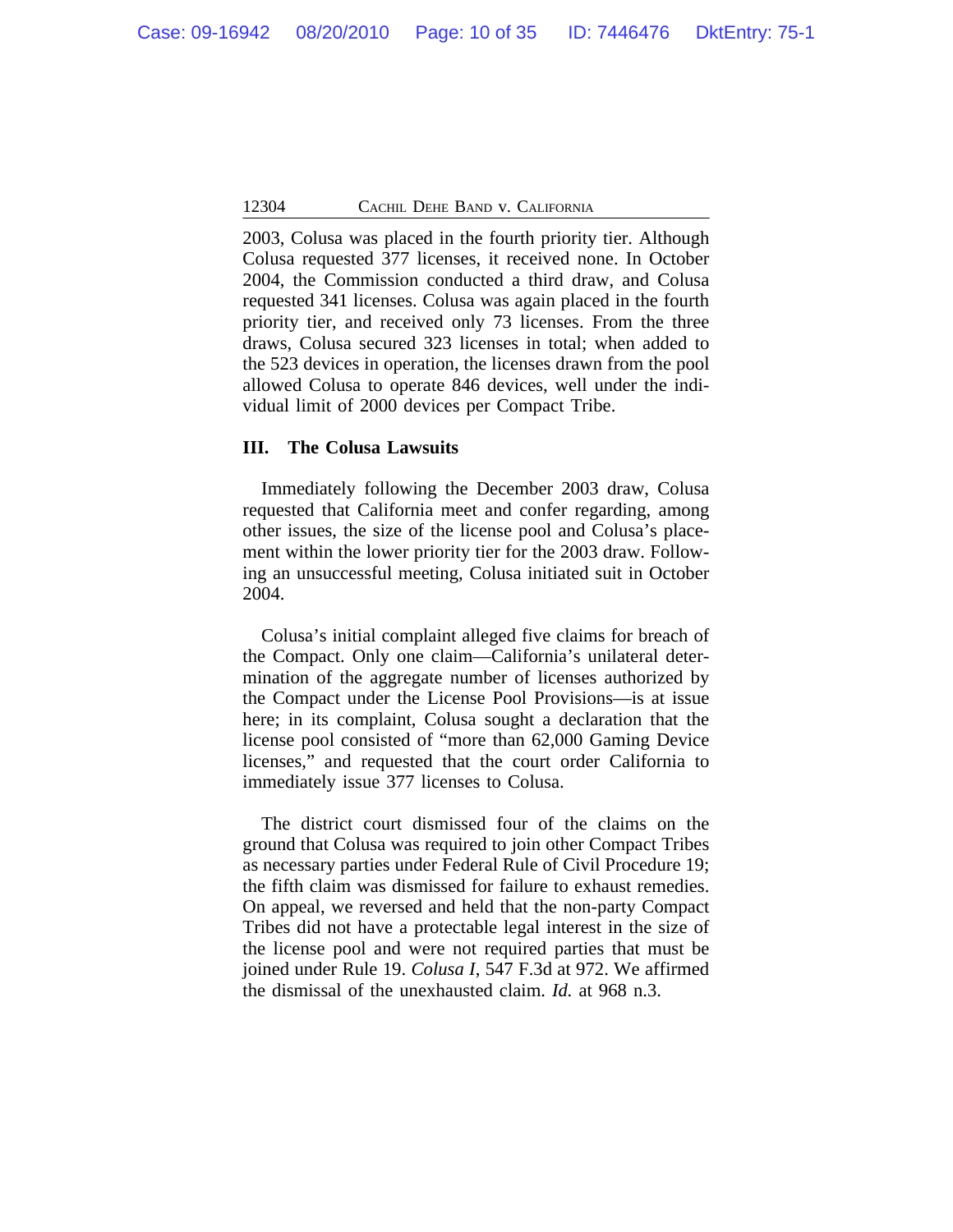While *Colusa I* was pending, California negotiated Compact amendments with at least five tribes. Neither Colusa nor Picayune entered an Amended Compact, although Colusa negotiated regarding a potential amendment. The Amended Compacts provided up to 22,500 additional gaming devices outside of the aggregate limits established by the original Compacts.

In June 2007, also during the time *Colusa I* was pending, Colusa filed a second suit, alleging California breached the Compact by refusing to conduct another round of draws, miscounting multi-station games as equal to the number of terminals, and failing to negotiate in good faith. The district court consolidated Colusa's two actions. In January 2009, Picayune intervened, alleging the Commission breached the Compact by miscalculating the size of the license pool.

The parties cross-moved for summary judgment on the issue of the size of the license pool. On April 22, 2009, the district court granted summary judgment to Colusa on the aggregate number of gaming devices authorized by the Compact and on Colusa's placement within the priority tiers. The court entered final judgment on all claims on August 19, 2009, and ordered California to conduct a draw of the remaining licenses in the pool that would be open to all eligible Compact Tribes. California's request to stay the order for thirty days was denied. California timely appealed and then moved for a stay of the district court's remedy order. Following denial of the stay motion, in October 2009, California conducted a license draw open to all eligible Compact Tribes. In that draw, 1878 licenses were issued to ten Compact Tribes, including Colusa and Picayune.

#### **ANALYSIS**

**[1]** General principles of federal contract law govern the Compacts, which were entered pursuant to IGRA. *Kennewick Irrigation Dist. v. United States*, 880 F.2d 1018, 1032 (9th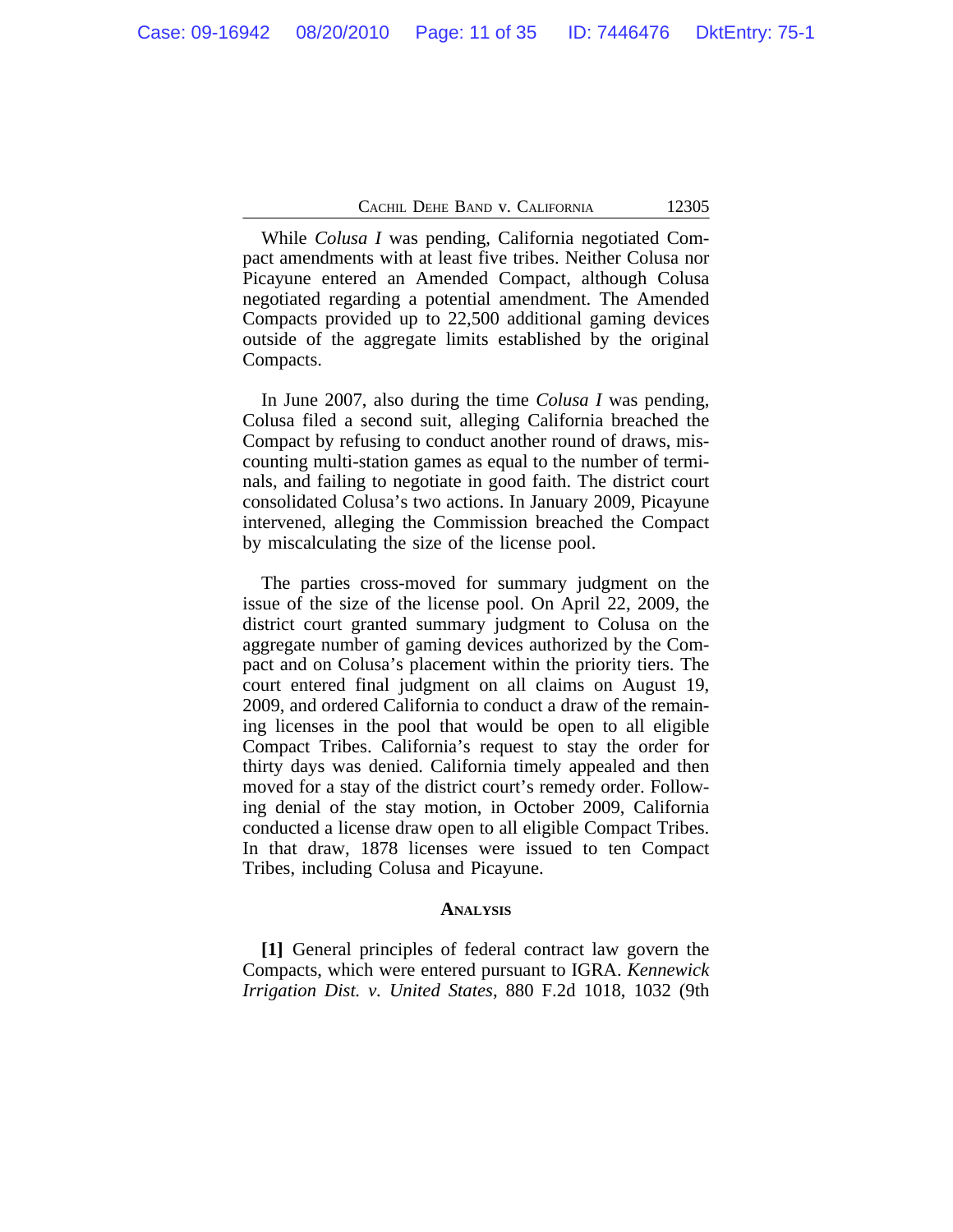Cir.1989). In practical terms, we rely on California contract law and Ninth Circuit decisions interpreting California law because we "discern, and the parties note, no difference between [California] and federal contract law." *Idaho v. Shoshone-Bannock Tribes*, 465 F.3d 1095, 1098 (9th Cir. 2006) (employing Idaho contract law to interpret a tribal-state compact that was to be "construed in accordance with the laws of the United States").

The California Court of Appeal recently reviewed the court's role in interpreting contracts, according to California law:

The rules governing the role of the court in interpreting a written instrument are well established. The interpretation of a contract is a judicial function. (*Pacific Gas & Elec. Co. v. G.W. Thomas Drayage & Rigging* (1968) 69 Cal. 2d 33, 39-40). In engaging in this function, the trial court "give[s] effect to the mutual intention of the parties as it existed" at the time the contract was executed. (Civ.Code, § 1636). Ordinarily, the objective intent of the contracting parties is a legal question determined solely by reference to the contract's terms. (Civ.Code, § 1639 ["[w]hen a contract is reduced to writing, the intention of the parties is to be ascertained from the writing alone, if possible"]; Civ.Code, § 1638 [the "language of a contract is to govern its interpretation"].

*Wolf v. Walt Disney Pictures and Television*, 162 Cal. App. 4th 1107, 1125-26 (Cal. Ct. App. 2008).

# **I. INTERPRETATIONS OF LICENSE POOL PROVISIONS OFFERED BY PARTIES**

The License Pool Provisions are repeated here, to facilitate their explanation. The calculations fall naturally into two steps: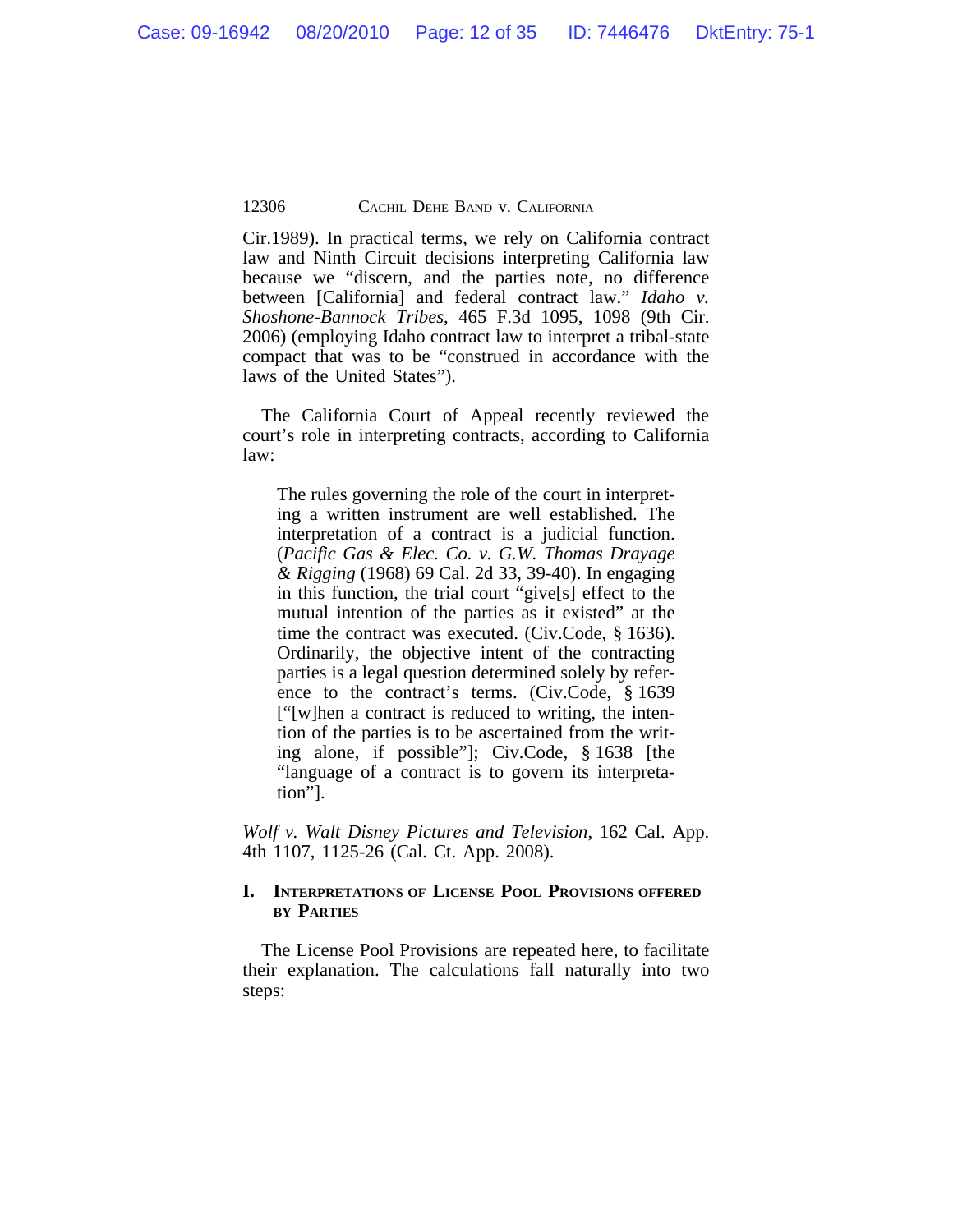The maximum number of machines that all Compact Tribes in the aggregate may license pursuant to this Section shall be the sum equal to [**Step 1**] 350 multiplied by the Number of Non-Compact Tribes as of September 1, 1999, plus [**Step 2**] the difference between 350 and the lesser number authorized under Section 4.3.1.

 $§$  4.3.2.2(a)(1).

Section 4.3.1 provides:

The Tribe may operate no more Gaming Devices than the larger of the following: (a) A number of terminals equal to the number of Gaming Devices operated by the Tribe on September 1, 1999; or (b) Three hundred fifty (350) Gaming Devices.

§ 4.3.1.

### **A. The Parties' Original Interpretations**

From the beginning of this litigation, Colusa and California have agreed on the operation of Step 1 of the  $\S 4.3.2.2(a)(1)$ sum. The Compact defines "Non-Compact Tribes" as federally-recognized tribes that were operating fewer than 350 gaming devices as of September 1, 1999, whether or not they ultimately entered Compacts.  $\S$  4.3.2(a)(i). There are 84 such tribes. Step 1 is therefore:

#### **350 x 84 = 29,400**

The parties vigorously dispute the operation of Step 2. That step is defined by the following formula:

#### **350 — "lesser number authorized under Section 4.3.1"**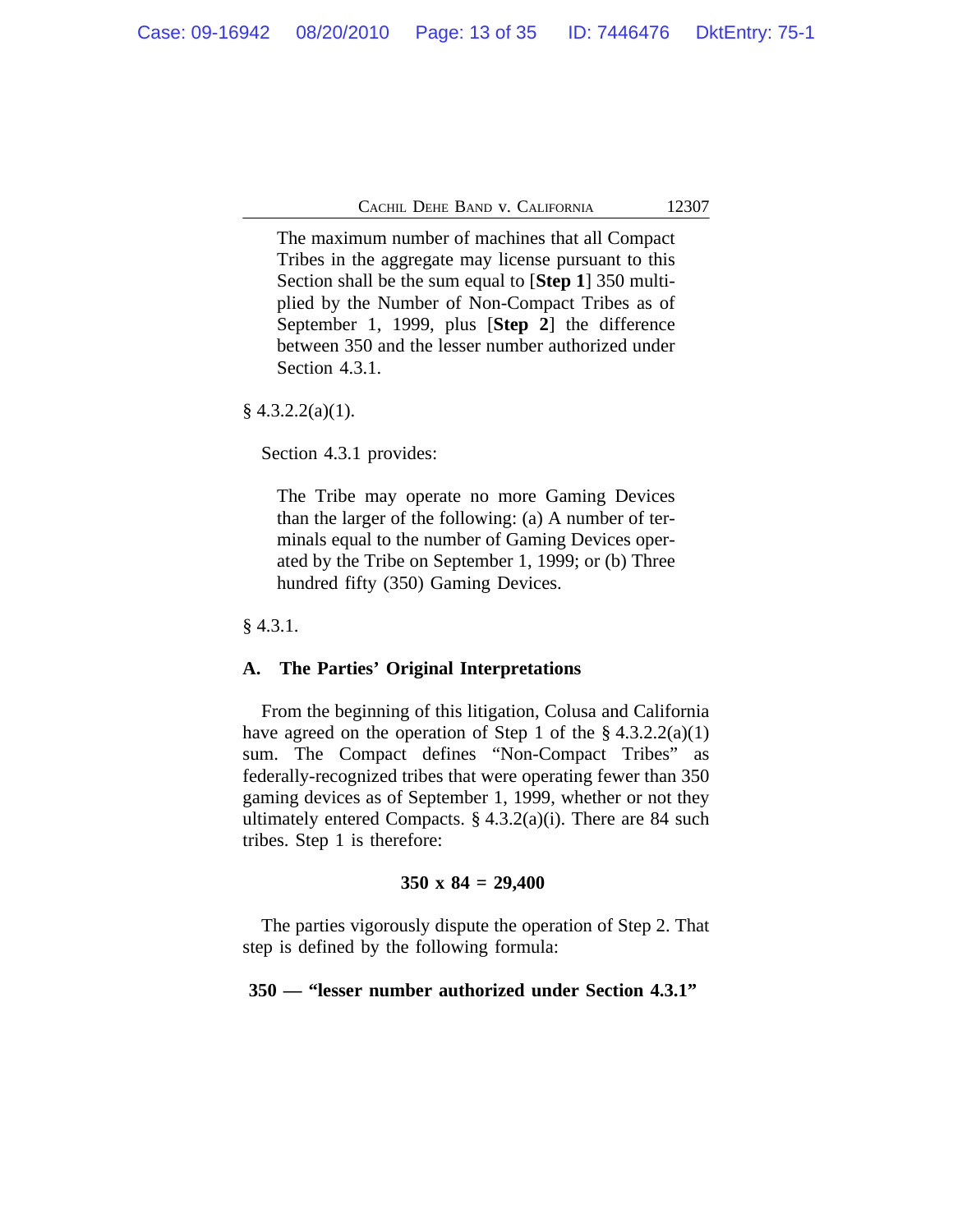In the original summary judgment submissions, California and Colusa championed two competing interpretations of Step 2. The parties agreed, however, on these important predicates:

- Section 4.3.1 must be applied in a way that will encompass all Compact Tribes, even though the language of § 4.3.1 on its own applies only to a single tribe.
- To apply § 4.3.1 in a way to aggregate all Compact Tribes:
	- 350 should be multiplied by a particular number of tribes. This will serve to aggregate the language of  $§$  4.3.1(b)—"Three hundred fifty (350) Gaming Devices."
	- The total number of devices operated by Tribes with fewer than 350 devices acts as the aggregate number for the language of  $\S$  4.3.1(a)—"A number of terminals equal to the number of Gaming Devices operated by the Tribe on September 1, 1999." As of September 1, 1999, the total number of gaming devices operated by Tribes operating fewer than 350 devices was 2849.
- To complete Step 2, the aggregate number for  $\S 4.3.1(a)$ should be subtracted from the aggregate number for  $§$  4.3.1(b).
- In sum, for their original interpretations, the parties agreed that the  $\S 4.3.2.2(a)$  sum was equal to

**29,400 + (350X — 2849)**

with *X* representing the number of Tribes that should be multiplied by 350 in order to aggregate § 4.3.1(b).

**[2]** The value of *X*—the number of tribes that should be multiplied by 350 in order to aggregate  $\S$  4.3.1(b)—is where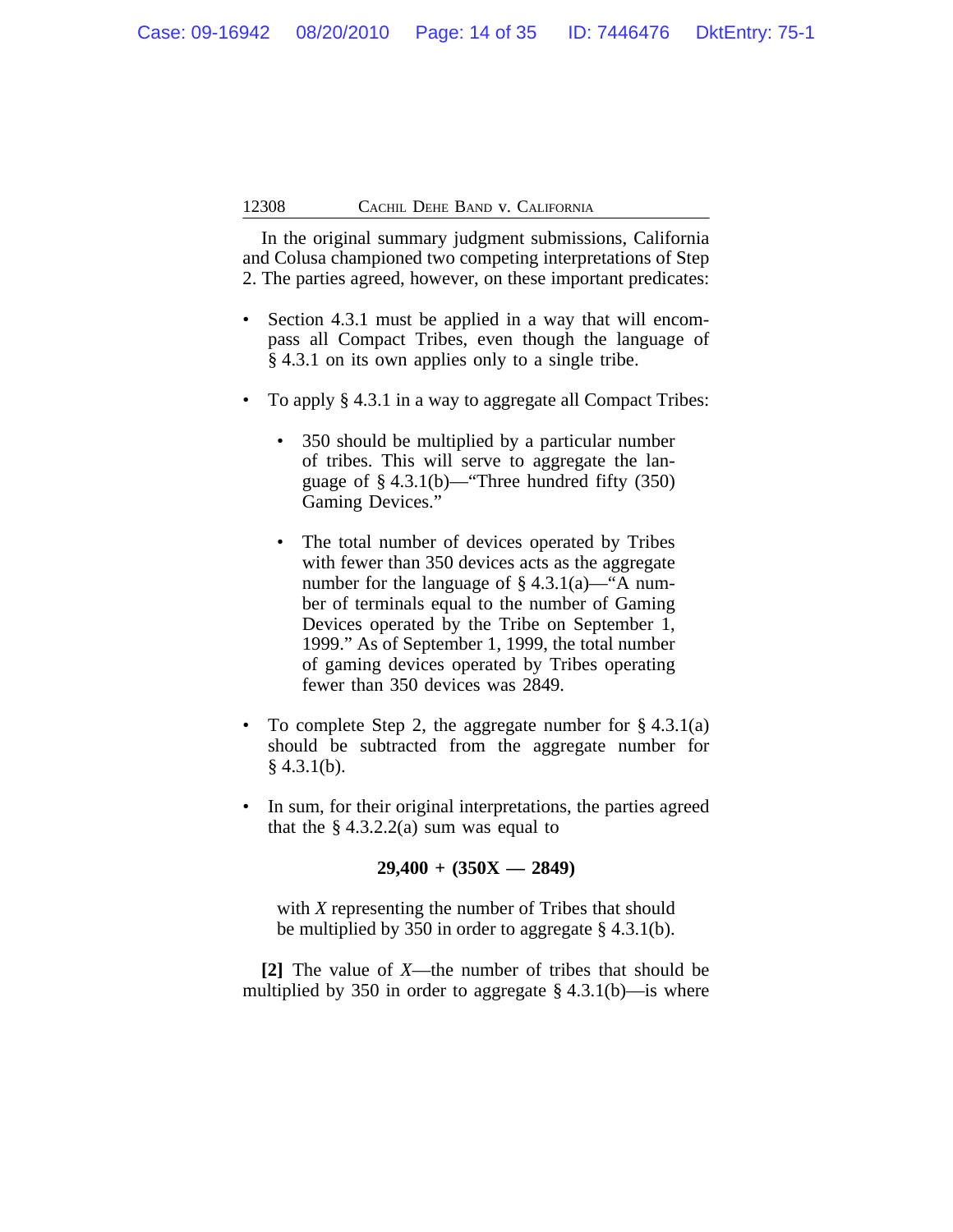California and Colusa parted ways. California claimed *X* should be 16, because 16 tribes operated fewer than 350 gaming devices, but more than zero, as of September 1, 1999.**<sup>3</sup>** It argued that a tribe cannot be "authorized" to operate zero gaming machines, and so the tribes operating zero machines should not be counted. California maintained the license pool therefore contained:

#### **29,400 + (350 x 16) — 2849= 32,151 licenses**

**[3]** Colusa disagreed, and contended in its original summary judgment filing that *X* equaled 84, because 84 reflected those California tribes that operated fewer than 350 devices on September 1, 1999, including those operating zero.**<sup>4</sup>** Colusa claimed that the plain meaning of "operate" under § 4.3.1 would cover those tribes operating no devices, as well as those operating between zero and 350 devices. According to Colusa, the license pool contained:

#### **29,400 + (350 x 84) — 2849 = 55,951 licenses**

# **B. The District Court's Adoption of Colusa's "Alternative" Formulation**

In a footnote in its original summary judgment filing, and expanded on in its reply brief, at argument, and through supplemental briefing, Colusa introduced another interpretation of the License Pool Provisions, which the district court termed the "alternative formulation." The alternative formulation employs the same interpretation of Step 1. But Step 2 identifies whether each Compact Tribe, treated as an individual Compact Tribe, would have the limit on permissible unlicensed devices set by  $\S 4.3.1(a)$  or set by  $\S 4.3.1(b)$ . Aggre-

**<sup>3</sup>**California's formulation is the same interpretation that the Commission adopted in 2002 after assuming control of the draw process.

**<sup>4</sup>**Colusa counted all Non-Compact Tribes, i.e., tribes who entered Compacts and those that did not.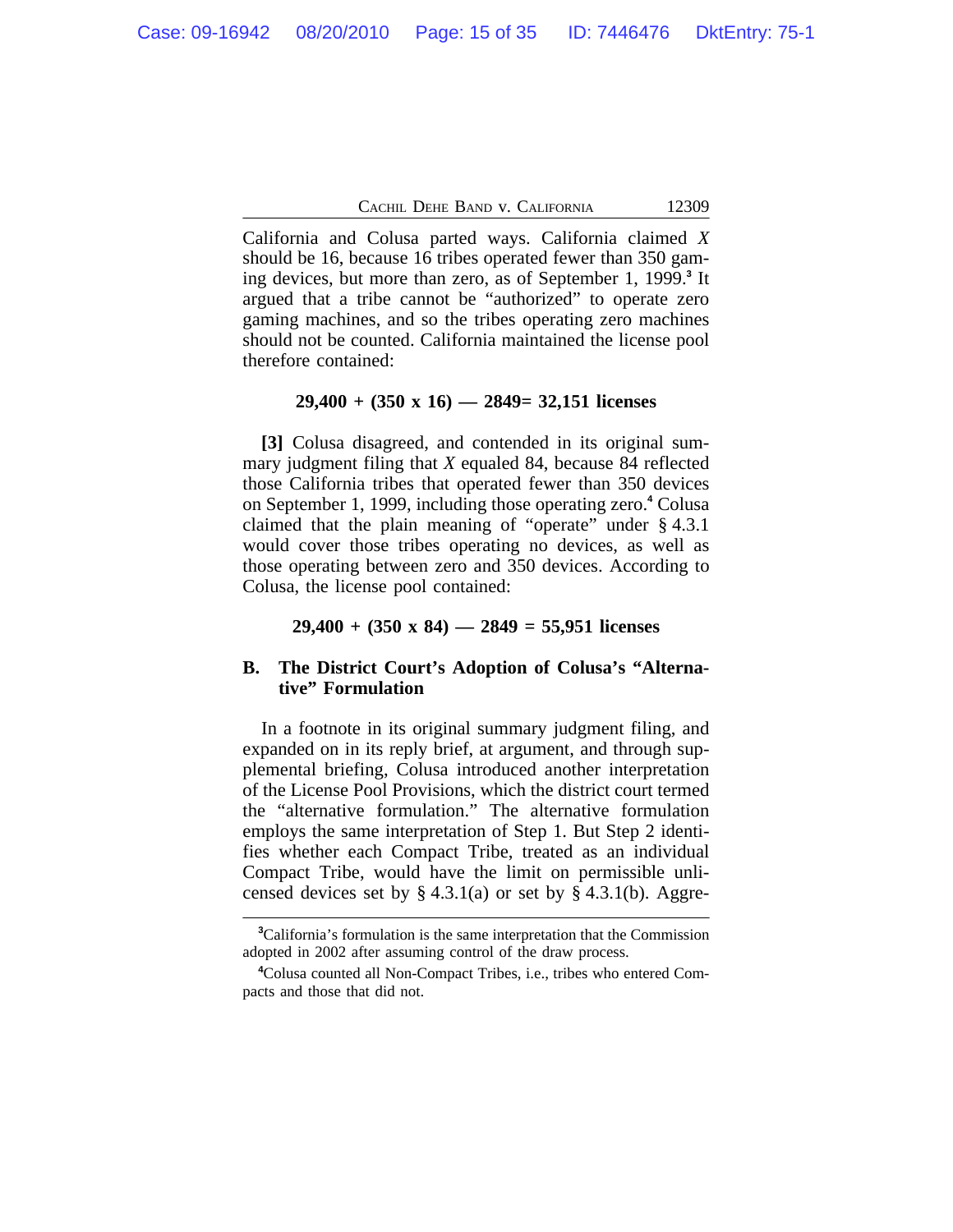gate numbers are separately calculated for §§ 4.3.1(a) and 4.3.1(b) based on those individual limits. The lesser of these two aggregate numbers is then employed in Step 2 as the "lesser number authorized under Section 4.3.1."

**[4]** Applied, the alternative formulation under Step 2 proceeds as follows.

- Section 4.3.1(a) aggregated  $= 16,156$ . (The 23 Compact Tribes operating *more* than 350 devices operated 16,156 devices in total.)
- Section  $4.3.1(b)$  aggregated =  $13,650$ . (There were 39 Compact Tribes operating *fewer* than 350 devices, the maximum unlicensed devices permitted each, including those tribes operating zero. 39 x 350 = 13,650.)
- 13,650 is less than 16,156, so **13,650** is "the lesser number authorized under Section 4.3.1."
- The "difference between 350 and the lesser number authorized under Section 4.3.1" = **13,650 — 350 = 13,300 licenses**
- Thus, the license pool under the alternative formulation contains: **29,400 + 13,300 = 42,700 licenses**

To begin, the district court acknowledged that "[t]he parties do not dispute that the meaning of  $\lceil \frac{8}{9} \rceil$  4.3.2.2(a) is unclear and susceptible to varying interpretations." Before interpreting the License Pool Provisions as a matter of law, the court concluded that the parties' extrinsic evidence shed no light on their mutual intention at the time of contracting. The court was also influenced by its observation that the original formulations of both parties forced a "strained reading of the Compact language." In interpreting an ambiguous term as a matter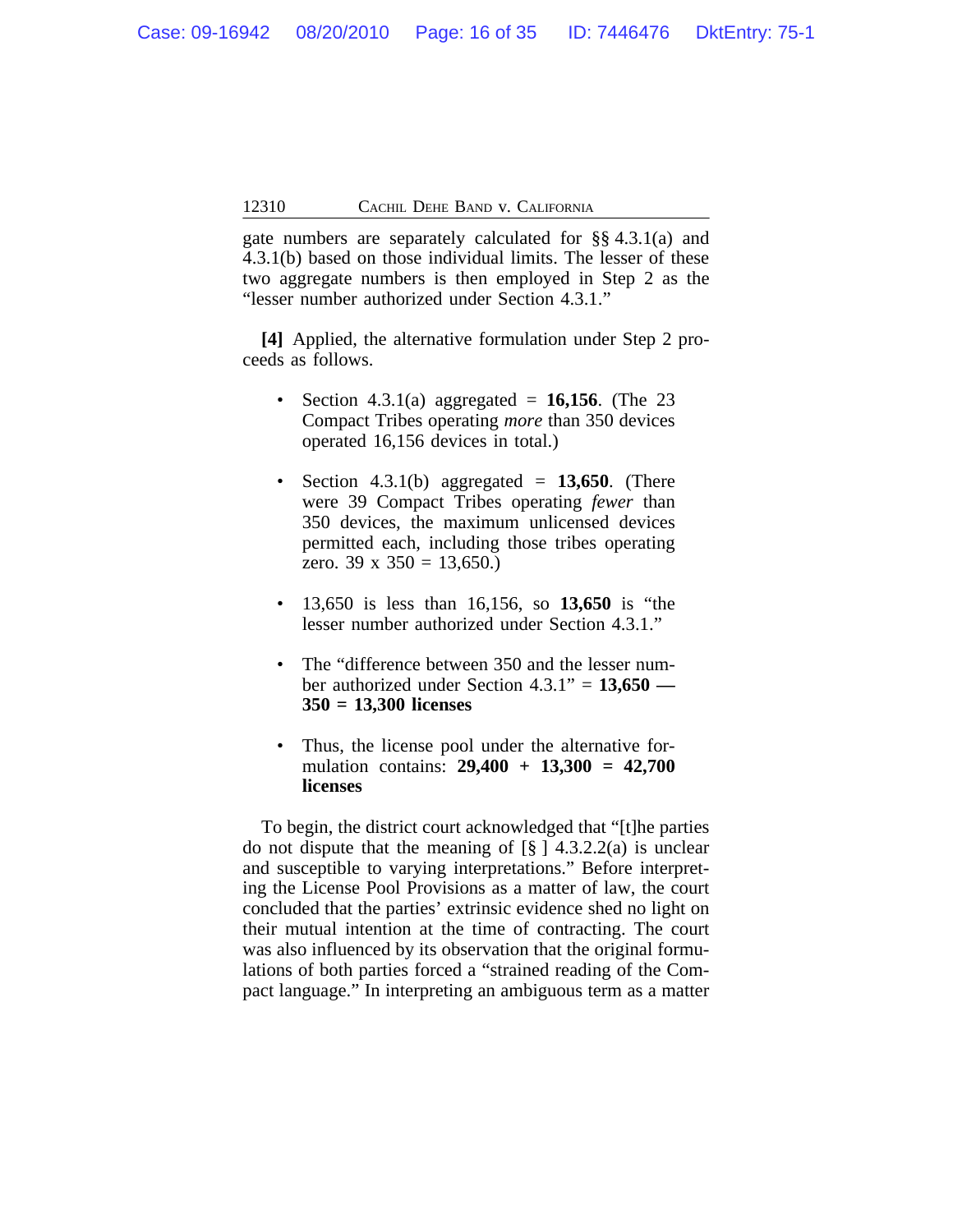of law, the court stated its obligation as "provid[ing] an interpretation that will make an agreement lawful, operative, definite, reasonable, and capable of being carried into effect." *Badie v. Bank of Am.*, 67 Cal. App. 4th 779, 800 (Cal. Ct. App. 1998). The court then concluded the alternative formulation reflected these necessary qualities, and that of the three interpretations offered "the alternative formulation most accurately follows the language of  $\S$  4.3.2.2.(a)(1), giving the words their ordinary meaning." The conclusion that 42,700 licenses are available in the pool provided the court's basis for ordering a new license draw, which took place in October 2009.

#### **II. DE NOVO REVIEW OF THE LICENSE POOL PROVISIONS**

On de novo review, we agree with the district court that the License Pool Provisions are ambiguous and reasonably susceptible to more than one interpretation. *U.S. Cellular Inv. Co. v. GTE Mobilnet, Inc.*, 281 F.3d 929, 933-934 (9th Cir. 2002) ("We also review de novo the determinations of whether contract language is ambiguous, *Tyler v. Cuomo,* 236 F.3d 1124, 1134 (9th Cir. 2000), and "[w]hether the written contract is reasonably susceptible of a proffered meaning." *Brinderson Newberg Joint Venture v. Pac. Erectors*, 971 F.2d 272, 277 (9th Cir. 1992))." That the parties and the district court each, in good faith, divine multiple results from the same formula underscores this ambiguity. For example, the opaque language of the provisions permits more than one interpretation of how the word "authorized" should be understood when interpreting § 4.3.1 in the context of the  $§$  4.3.2.2(a)(1) sum. The fact that the term "authorized" is not used in the text of § 4.3.1 only exacerbates the ambiguity.

Given this ambiguity, we are permitted to consider extrinsic evidence when interpreting the Compact as a matter of law if the language of the provisions is reasonably susceptible to the interpretation of the party proffering the evidence. *See In re Bennett*, 298 F.3d 1059, 1064 (9th Cir. 2002). We use a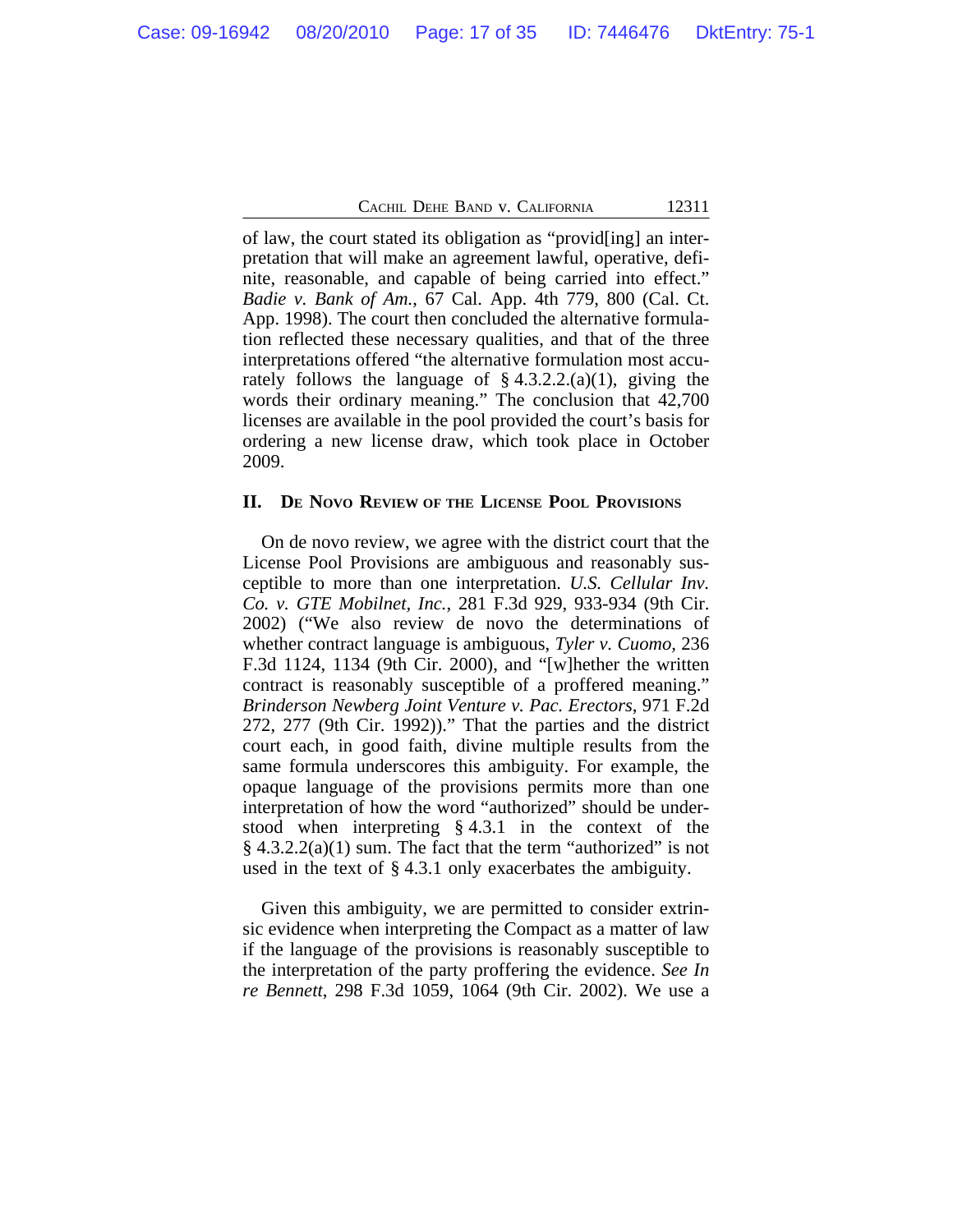two-step process to determine whether extrinsic evidence passes the reasonable susceptibility barrier. The district court summarized the process in its summary judgment order:

First, the court considers, without admitting, credible evidence concerning the parties' intentions to determine whether the language is reasonably susceptible to a party's interpretation. *Winet v. Price*, 4 Cal. App. 4th 1159, 1165 (Cal. Ct. App. 1992). Second, if the language is reasonably susceptible to the party's interpretation, the extrinsic evidence is admitted to aid interpreting the contract. *Id.* (citing *Blumenfeld v. R.H. Macy & Co.*, 92 Cal. App. 3d (1979)). "Ambiguities in a written instrument are resolved against the drafter." *Slottow v. Am. Cas. Co.*, 10 F.3d 1355, 1361 (9th Cir. 1993). If the language at issue is not reasonably susceptible to the interpretation urged by the party, extrinsic evidence should not be considered. *Id.*

Although we ultimately decline to consider the extrinsic evidence, in light of the parties' extensive briefing on the issue, we first address our rationale on this point before turning to interpretation of the Compact.

# **A. The Parties' Extrinsic Evidence**

California offers extrinsic evidence to support its view that the parties' mutual intention was the Compact would authorize no more than approximately 23,450 devices in the license pool, because the parties agreed on a statewide cap of approximately 44,500 devices total.**<sup>5</sup>** The difficulty with this evi-

**<sup>5</sup>** In summary, California's evidence consists of declarations from California negotiators stating that they repeatedly advised tribal participants of California's intention to limit the number of devices statewide at about 44,500; that the idea of a licensing pool was discussed with key tribal representatives before drafting § 4.3.2.2; that a draft of the subsection was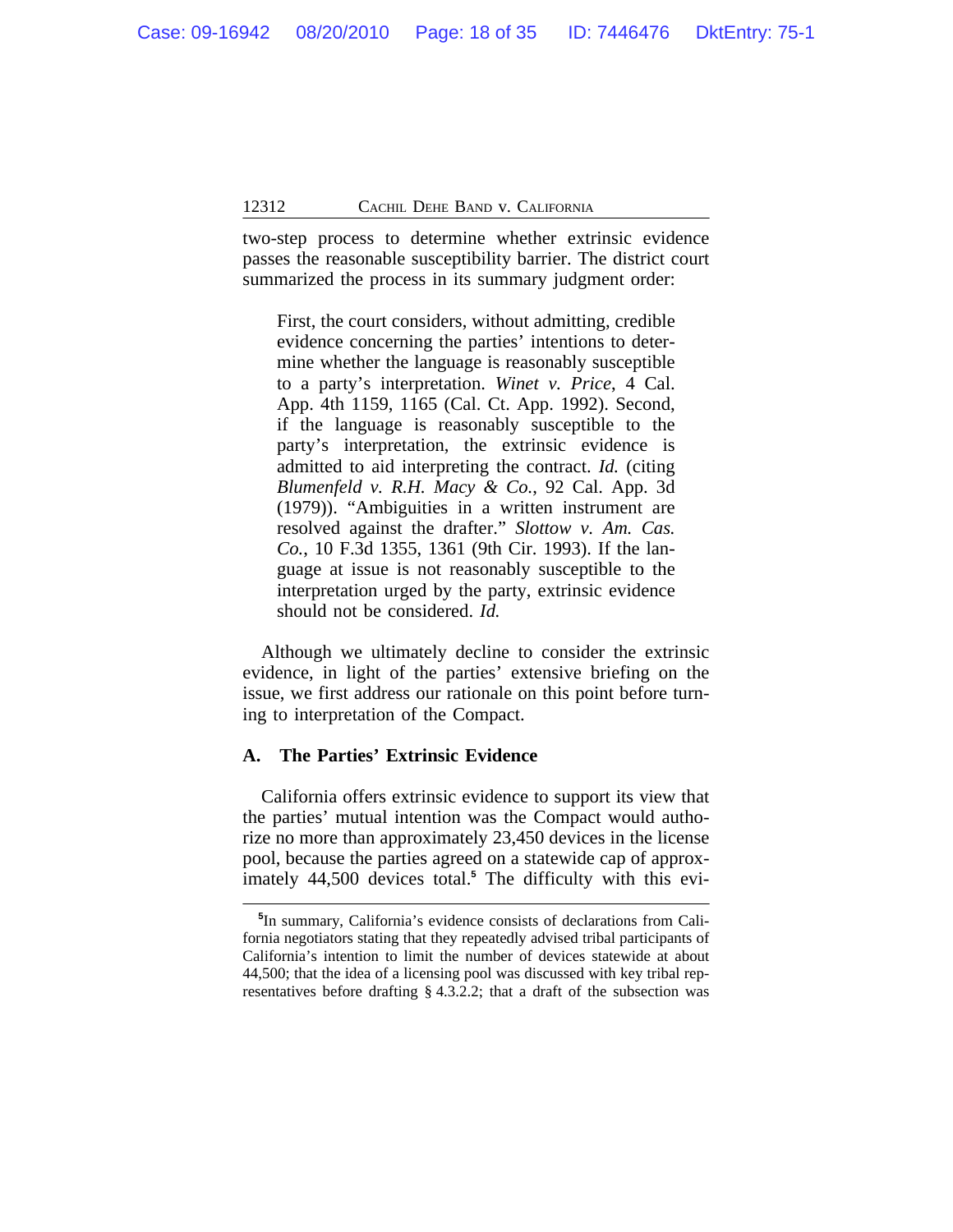dence, as we explain below, is that the foundation for this 23,450 number is at odds with the plain language of the contract and with an interpretation of part of the formula that is now agreed upon by both parties.

Colusa offers extrinsic evidence to counter California's position and demonstrate that the Compact Tribes never intended that the license pool would be limited to 23,450 based on a statewide cap of around 44,500. Colusa claims that the Tribes originally believed the license pool would, in fact, be around 56,000 devices, *not including* the devices already in use.**<sup>6</sup>**

**<sup>6</sup>**Through declarations of tribal representatives and counsel, Colusa maintains that California drafted  $\S 4.3.2.2(a)(1)$  on its own, without the input of the tribes; that when the assembly of tribal representatives was presented with the text of  $\S 4.3.2.2(a)(1)$  on September 9, 1999, various tribal leaders asked the State negotiators to explain the provision, and the State negotiators refused to do so; that Colusa's Chairman believed, after discussing §  $4.3.2.2(a)(1)$  with other tribal leaders and without the help of explanation by the State negotiators, that the provision would authorize about 56,000 gaming devices *in addition* to those already in operation, and he signed the letter of intent on the basis on that understanding. Although Colusa initially offered a contract interpretation that produces this number, it has now abandoned that original formulation in favor of the alternative formulation, again highlighting the problematic nature of the contract language and the extrinsic evidence.

presented to a group of tribal attorneys for comment, and modified upon the request of tribal representatives; that the tribal representatives asked no questions about the meaning of  $\S 4.3.2.2(a)(1)$  after receiving the text of the subsection; that the "information sheet" from the Governor's Press Office, stating the total number of gaming devices authorized by the Compacts was 44,448, provoked no questions or complaints from tribes; and that the Commission adopted 32,151 as the size of the license pool after assuming control from the Sides administration, which had already issued 29,398 licenses.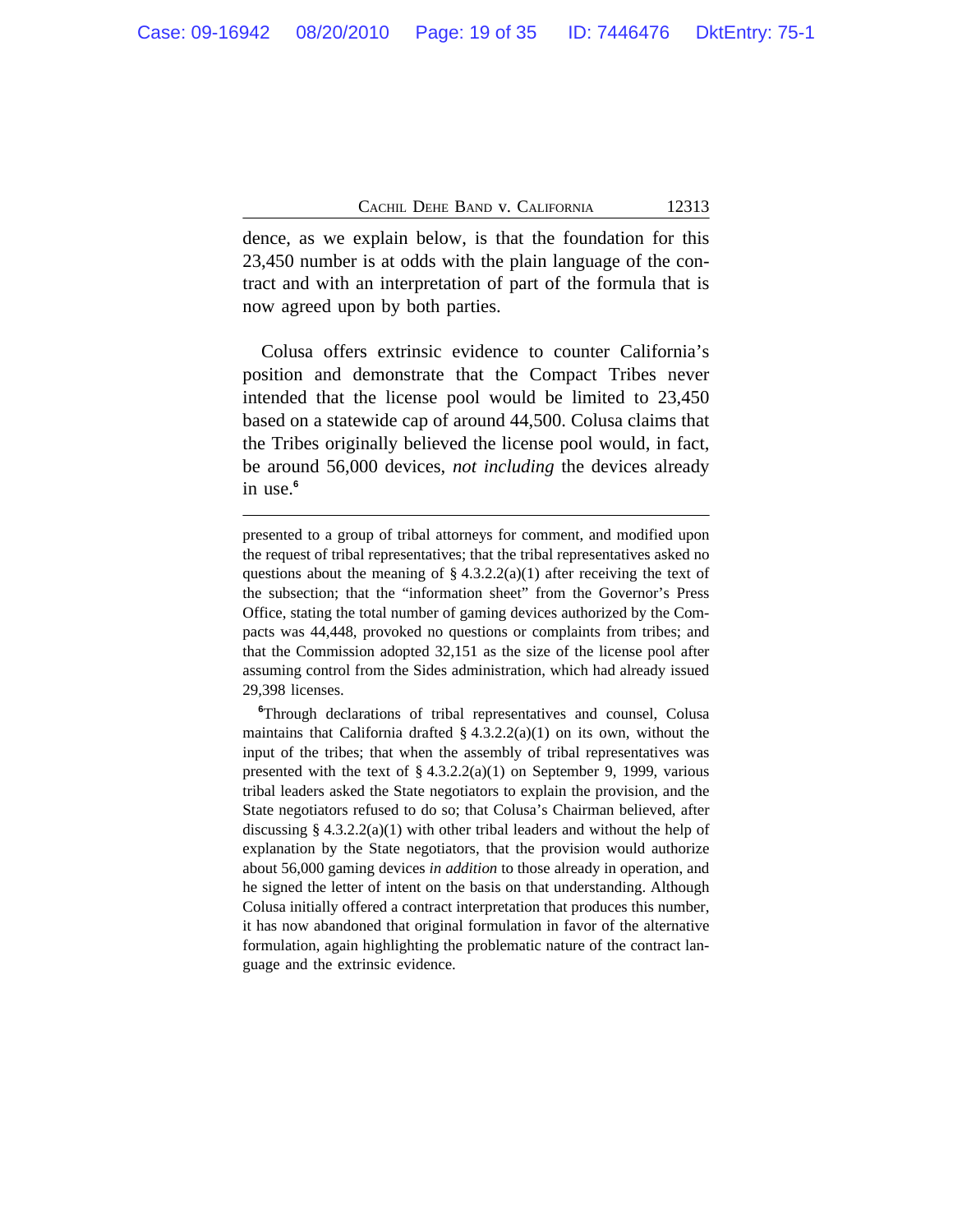#### **B. Use of the Parties' Extrinsic Evidence**

The district court admitted the parties' extrinsic evidence, but then concluded that the parties' submissions were ultimately to no avail, because "the circumstances under which the Compact was entered into do not aid[ ] the court in discerning the parties' intentions" as "the submissions of the parties reveal that there was no clear consensus between the parties regarding the maximum number of Gaming Devices allowed under the Compact at the time the agreements were executed." **7**

California contends on appeal that the district court erred in admitting the extrinsic evidence because the credibility of the conflicting evidence should have been tested by the jury. According to California, the district court erred by skipping that step and interpreting the contract as a matter of law.

California is correct that when there is a material conflict in extrinsic evidence supporting competing interpretations of ambiguous contract language the court may not use the evidence to interpret the contract as a matter of law, but must instead render the evidence to the factfinder for evaluation of

**<sup>7</sup>**The Court continued:

Defendants present evidence that the State's intention was to limit the aggregate number of devices at approximately 45,000, including those already in operation at the time the compacts were signed. As such, only approximately 23,000 devices would be authorized under the Compact. In contrast, Colusa presents evidence that its Chairman understood the Compact to provide for approximately 55,000 additional licenses at the time he signed the Compact. . . . Furthermore, the evidence demonstrates that there was no consistent course of conduct between the parties and that there continued to be debate about the number of devices authorized under the Compact. . . . Accordingly, the court finds that the extrinsic evidence does not reveal a plain intent or meaning that was either understood by the parties at the time the Compact was executed or followed by the parties in their subsequent relationships.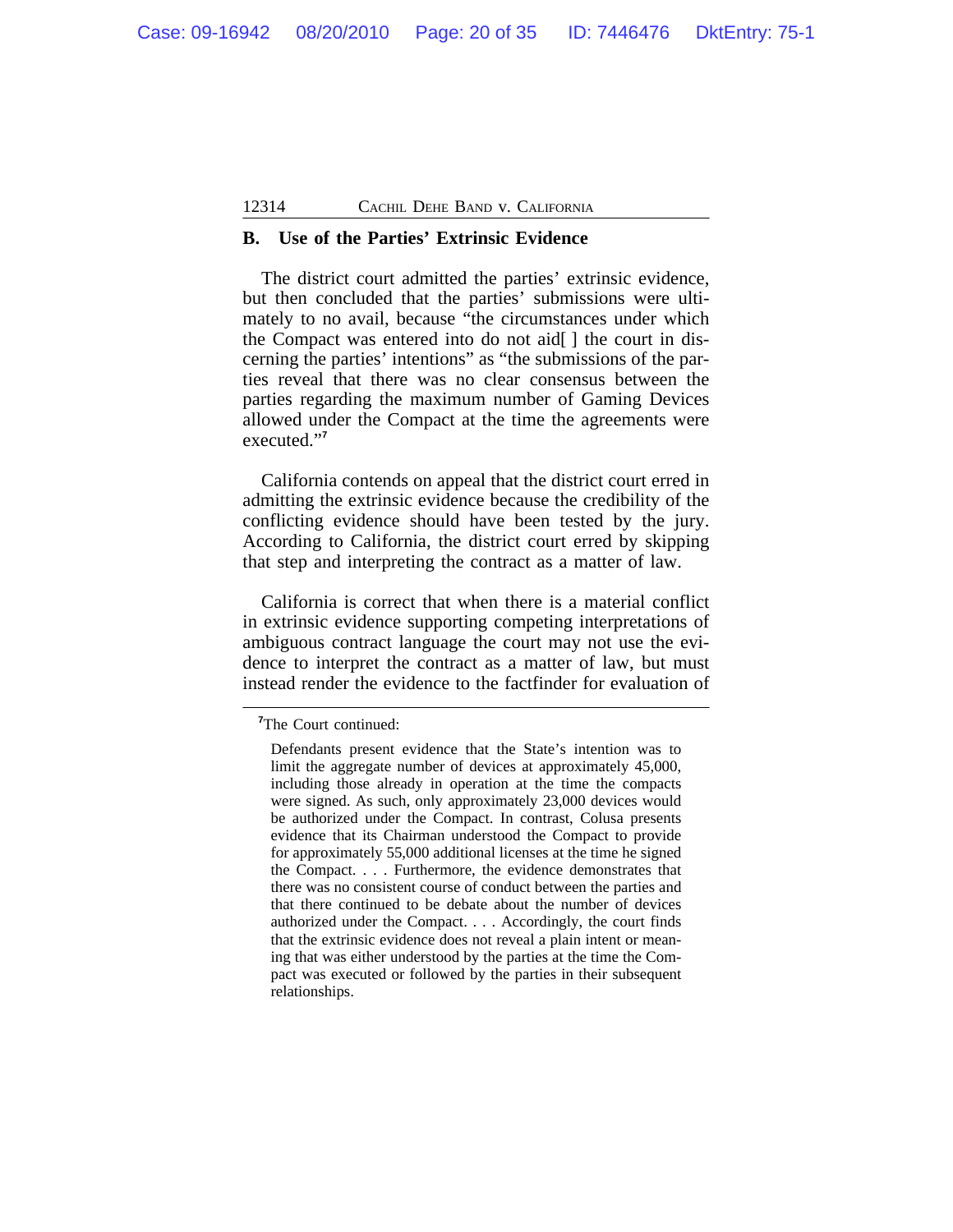its credibility. *See City of Hope Nat'l Med. Ctr. v. Genentech, Inc.*, 181 P.3d 142, 156-57 (Cal. 2008) ("Interpretation of a written instrument becomes solely a judicial function only when it is based on the words of the instrument alone, when there is no conflict in the extrinsic evidence, or a determination was made based on incompetent evidence.").

**[5]** That general principle comes with a key preliminary caveat: The extrinsic evidence must qualify for admission. In this case, we never reach the question of what happens when the court is faced with conflicting admissible extrinsic evidence, because neither California's nor Colusa's evidence qualifies for admission in the first place. If credited, California's evidence, drawn heavily from the "information sheet," would show that the parties agreed upon a statewide cap of around 44,500 devices, which would mean the license pool should not exceed around 23,450 licenses.**<sup>8</sup>** Not surprisingly, California's briefing glosses over the actual operation of the formula to reach 23,450 in the license pool and emphasizes instead the ultimate conclusion of the total cap on devices. However, a close read of the extrinsic evidence shows that California's rationale underlying its original interpretation does not give effect to the definitions in the Compact or to all of the language of the formula.**<sup>9</sup>** The language of the formula

**<sup>8</sup>**When the approximately 21,000 devices already in operation statewide as of September 1, 1999, are subtracted from 44,500, about 23,500 devices remain for the license pool.

<sup>&</sup>lt;sup>9</sup>California relies on the "information sheet" issued by the Governor's Press Office immediately following ratification of the Compacts as the primary expression of the parties' original intentions regarding the license pool. The information sheet declares there are 23,450 licenses authorized by the Compacts for the pool. However, the rationale expressed in the information sheet reaching that conclusion suffers from major flaws when compared to the language of the License Pool Provisions, such that the License Pool Provisions cannot be considered reasonably susceptible to the interpretation expressed in the sheet. In brief, the information sheet appears to ignore the Compact's definition of Non-Compact Tribes, which includes any federally recognized California Indian Tribe that was operating fewer than 350 devices as of September 1, 1999, substituting instead the subset of tribes that operated zero devices. Additionally, the sheet does not appear to include Step 2, "the difference between 350 and the lesser number authorized under Section 4.3.1," in its calculation.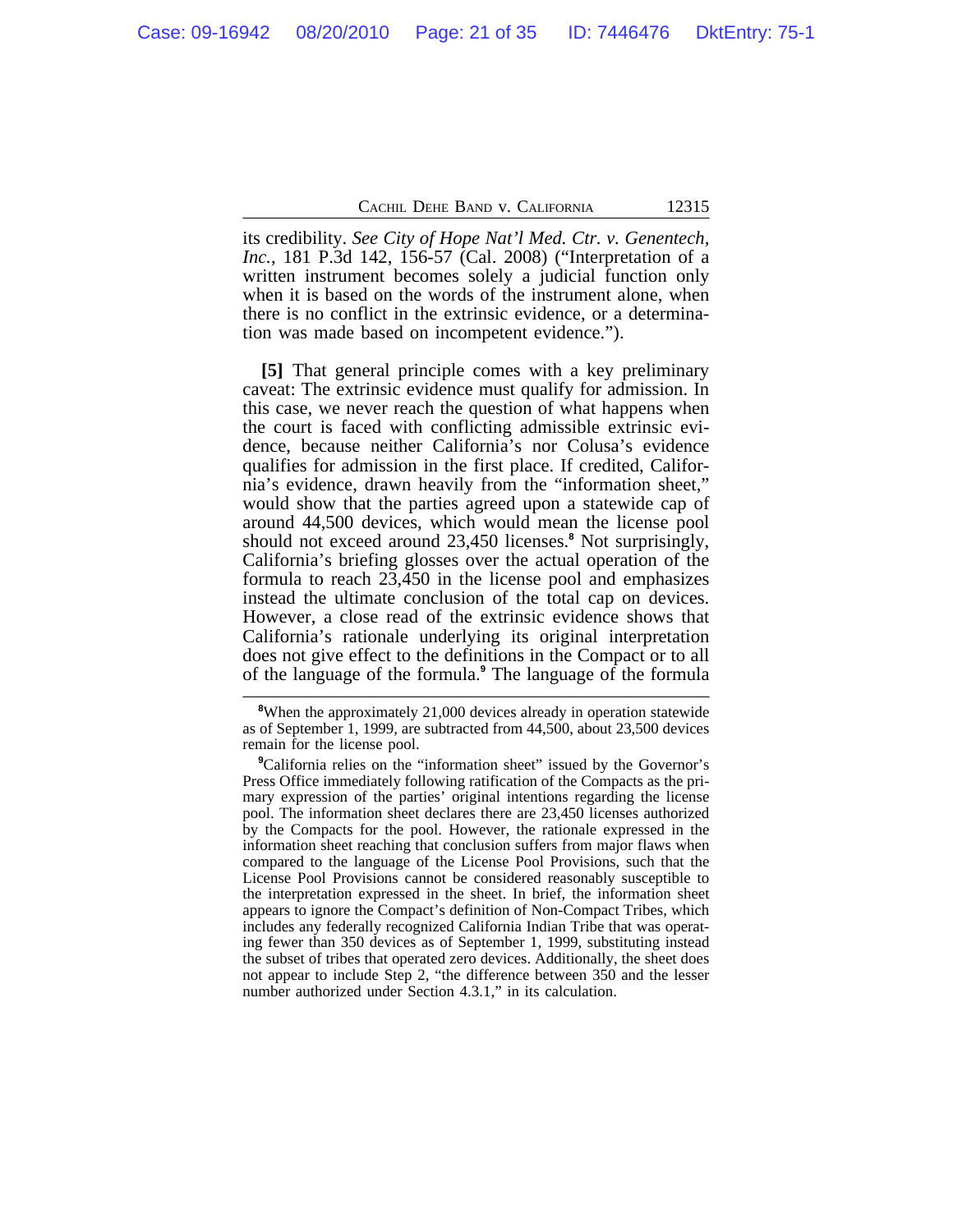simply is not susceptible to the interpretation suggested by California.**<sup>10</sup>** The evidence therefore fails at the provisional step of the admission procedure. "The test of whether parol evidence is admissible to construe an ambiguity is not whether the language appears to the court to be unambiguous, but whether the evidence presented is relevant to prove a meaning to which the language is 'reasonably susceptible.' " *Winet v. Price*, 4 Cal. App. 4th at 1165 (internal citation omitted). California's extrinsic evidence is not relevant because the language of the License Pool Provisions is not reasonably susceptible to the interpretation California proposes.

In briefing before the district court, California proposed a formulation, different from its original interpretation, one that would permit 32,151 licenses in the pool and around 53,000 devices statewide.**<sup>11</sup>** California's current formulation is the same one adopted by the Commission, which selected the formulation as the most reasonable of the interpretations suggested to that point. California acknowledges that there is a gap between the 23,500 limit on the license pool, allegedly

**<sup>11</sup>**When the approximately 21,000 devices either already in operation as of September 1, 1999 or given a "free pass" under § 4.3.1 are added to the 32,151 licenses California maintains are in the pool, about 53,000 devices would be allowed statewide.

**<sup>10</sup>**The district court also noted this gap in California's argument:

Significantly, no party proffers an interpretation of the Compact that substantiates this number. [That approximately 23,500 licenses were authorized under the Compact for the license pool, reflecting the Defendant's contention that "the State's intention was to limit the aggregate number of devices at approximately 45,000."]. Rather, the Commission rejected [California's lead negotiator's] interpretation of the Compact, which assumed "that uncompacted tribes have permanently waived their right under Compact 4.3.1 to deploy up to 350 gaming devices following entry into a Compact with the State." The Commission noted that such an interpretation contradicts the express language of 4.3.1. The court is not persuaded that Commission's formulation is most reflective of the parties' intent based upon its piecemeal reliance on [the State's lead negotiator's] interpretations.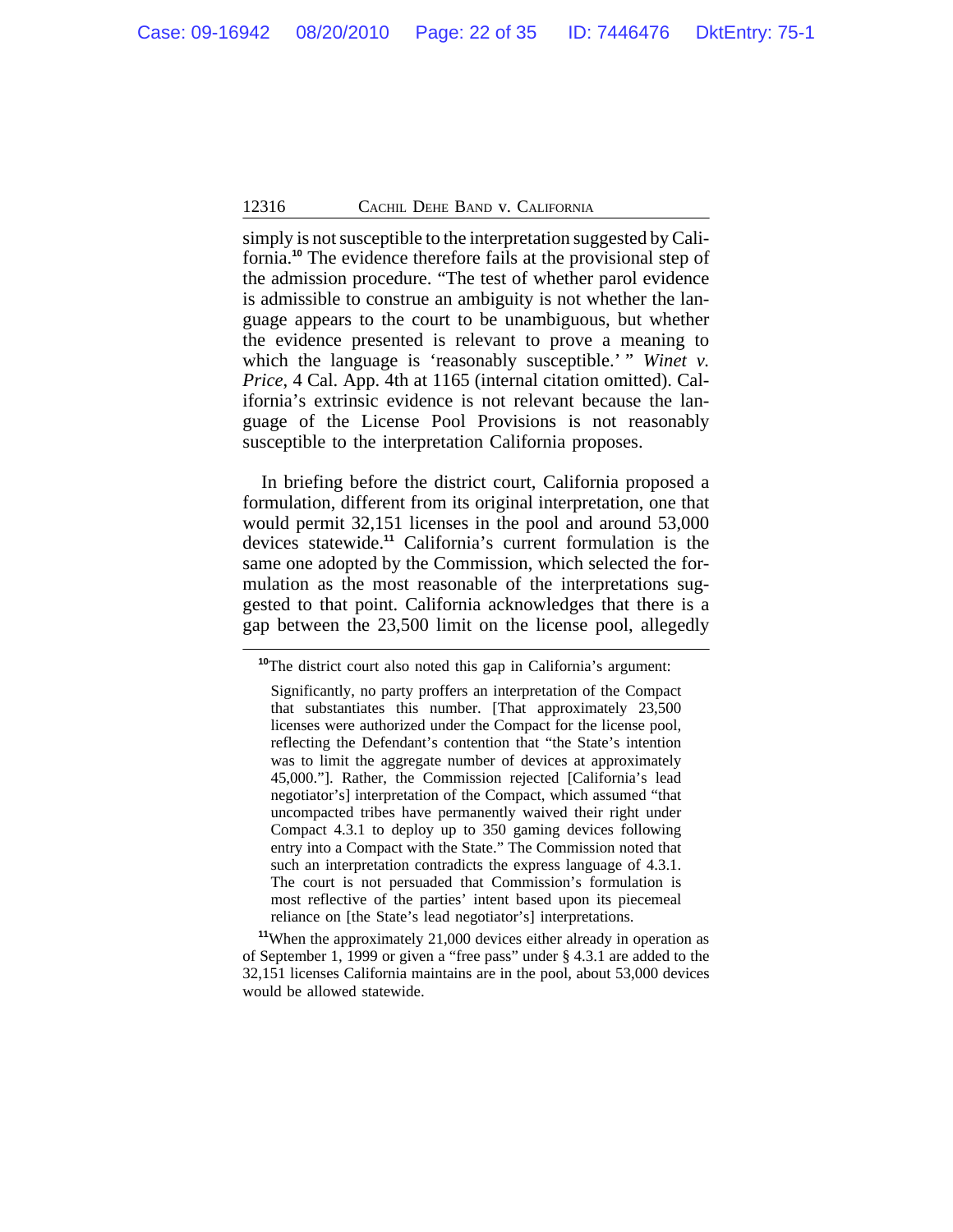reflecting the parties' original intention, and its current conclusion of 32,151 licenses, although it suggests the numbers are close in theory. California states that the reason for the mismatch is that, after taking control, the Commission made a good faith effort to interpret the Compact in a way to accommodate the excess licenses issued by Sides. Unlike the district court, we acknowledge that California's later effort through the Commission to accommodate the licenses issued by Sides is not the benchmark for the state's original intention under the Compact.**<sup>12</sup>** However, that acknowledgment does not provide an alternative entree for California's extrinsic evidence. California continues to urge an application of the Compact that results in a license pool of 32,151 devices, but is not able to demonstrate a connection between its extrinsic evidence regarding original intention and that interpretation. Further, the language of the License Pool Provisions is not reasonably susceptible to an interpretation that would produce a license pool of 32,151 devices.

**[6]** Colusa's extrinsic evidence suffers from the same infirmity as that of California. The tribe's evidence tends to show that the Compact Tribes believed the license pool included around 56,000 licenses. Colusa offers no connection between this extrinsic evidence regarding its initial intentions and the alternative formulation it now supports, which concludes that only 42,700 licenses are available in the pool. Like California's proffer, Colusa's evidence may not be admitted to construe the License Pool Provisions.

"It is [ ] solely a judicial function to interpret a written instrument unless the interpretation turns upon the credibility of the extrinsic evidence." *Parsons v. Bristol Dev. Co.*, 402

**<sup>12</sup>**Indeed, in its report selecting California's current formulation, the Commission distanced itself from some of the state's earlier explanations of its intentions, particularly the lead negotiator's statement that the license pool was based on an assumption that Non-Compact Tribes had impliedly foregone their "free pass" devices.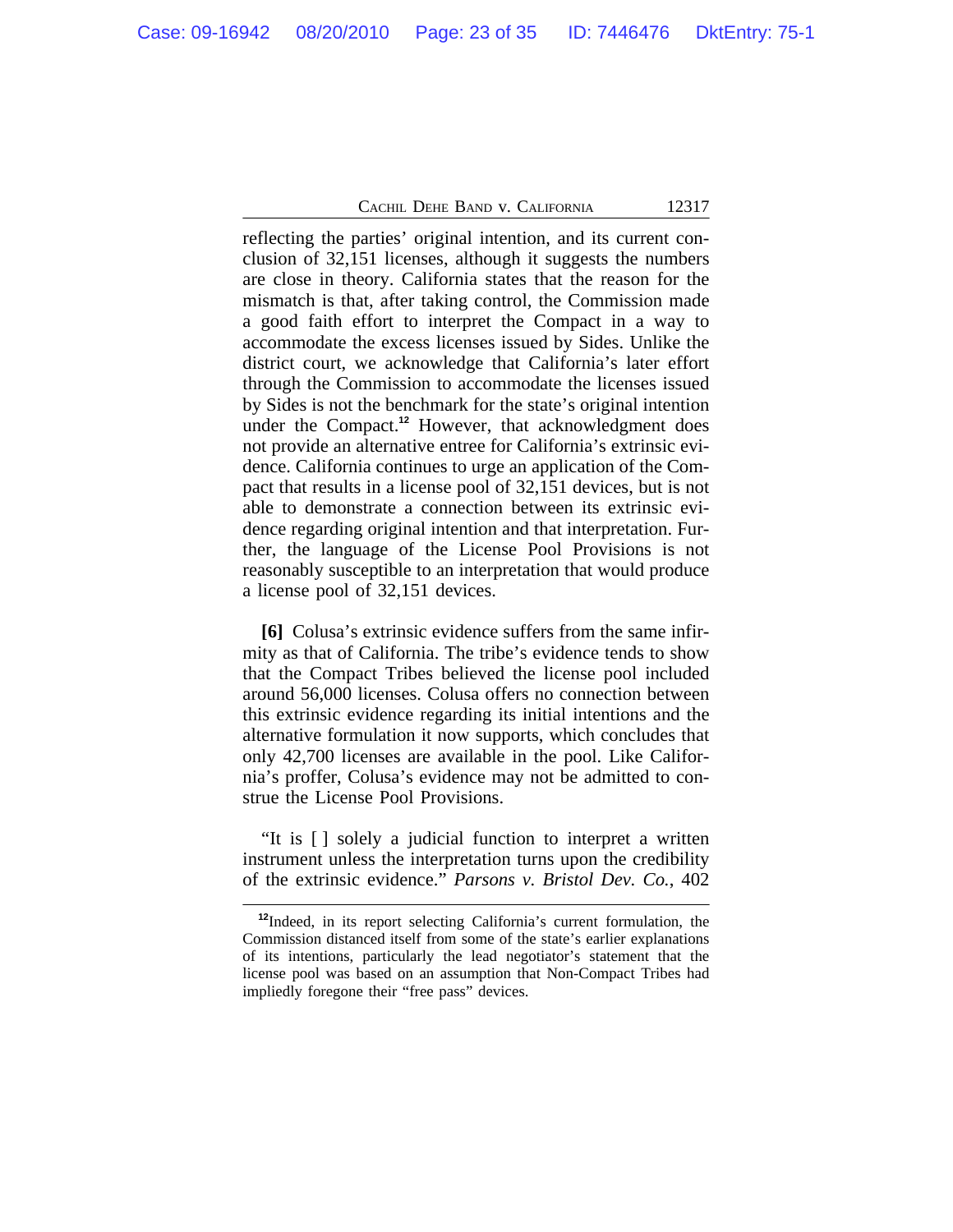P.2d 839, 842 (Cal. 1965). California and Colusa, however, have not provided credible evidentiary support for their interpretations of the disputed provisions. "Even if we indulge in every reasonable inference that can be drawn from this evidence, the . . . ] issue [of the interpretation of the License Pool Provisions] cannot be reasonably construed as turning on the credibility of such insubstantial evidence." *New Haven Unified Sch. Dist. v. Taco Bell Corp*., 24 Cal. App. 4th 1473, 1483 (Cal. Ct. App. 1994) (concluding that, although defendant introduced extrinsic evidence, it was "of marginal relevance," and therefore the appellate court should retain interpretation as a judicial function).

In *Nat'l Union Fire Ins. Co. of Pittsburgh, Pa. v. Argonaut Ins. Co.*, 701 F.2d 95, 97 (9th Cir. 1983), we concluded that summary judgment on an ambiguous insurance contract claim was permissible under California law when there was a lack of evidentiary support for competing interpretations of the contract language. That reasoning applies equally here, when considering California's argument:

While offering nothing to support the interpretation it urges, [California] contends that once the district court determines that a contract is reasonably susceptible to more than one reading, as its findings suggest here, it cannot resolve a dispute over the proper interpretation of the contract on a summary judgment motion. . . . The rationale for the proposition is simple: ambiguity in a contract raises a question of intent, which is a question of fact precluding summary judgment.

The usual statement of the rule, however, assumes there is at least some evidentiary support for competing interpretations of the contract's language. [California] cannot rely on the mere possibility of a factual dispute as to intent to avert summary judgment. Nor can it expect the district court to draw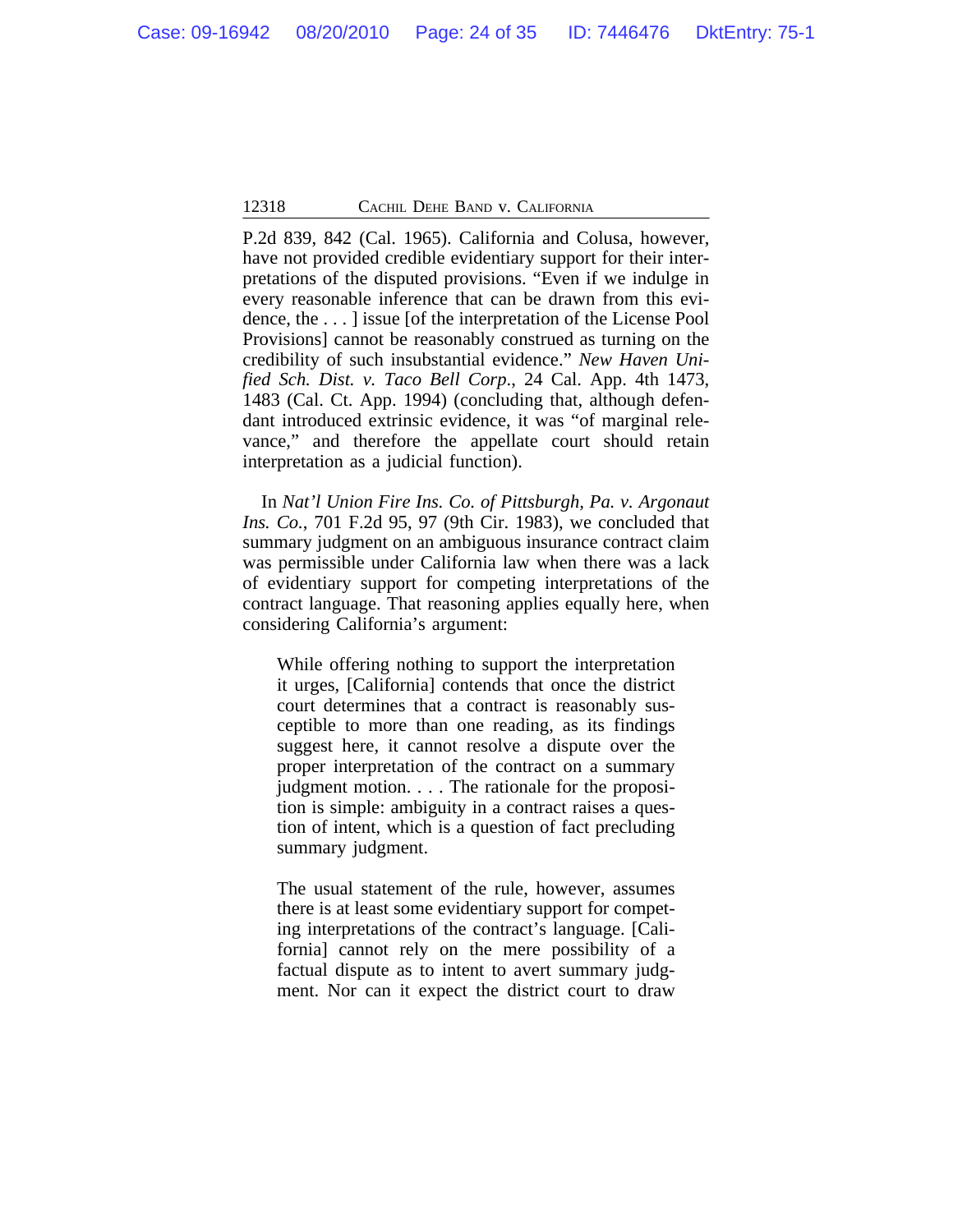inferences favorable to it when they are wholly unsupported.

#### *Id.* at 97.

**[7]** Because the extrinsic evidence submitted by both parties is inadmissible, no genuine issue of material fact precluded the district court from interpreting the ambiguous License Pool Provisions as a matter of law or precludes us from doing the same. We turn to that challenge now.

#### **C. Interpretation of the License Pool Provisions**

**[8]** We have the task of interpreting the ambiguous License Pool Provisions as a matter of law without the help of extrinsic evidence to support the proposed formulations.**<sup>13</sup>** But we are not left to do so on a blank slate. The language of the License Pool Provisions—coupled with the backdrop of the Compact, common sense, and an eye toward mathematical consistency—permit us to interpret the Provisions in a manner that gives meaning to all of the terms. The district court concluded that neither of the parties' offerings provided an acceptable interpretation of the License Pool Provisions. We agree that those interpretations are not reasonable. For example, the original interpretations appear to ignore the language of Step 2 of the  $\S 4.3.2.2(a)(1)$  sum that requires finding the "difference between 350 and [the lesser number authorized under § 4.3.1]."

**[9]** Nor does the alternative formulation, adopted by the district court, provide a viable choice. The alternative approach treats "the difference between 350 and" language of Step 2 as an afterthought in the aggregation process, to be

**<sup>13</sup>**This challenge is equivalent to that faced by the district court, as the district court appears to have admitted the parties' extrinsic evidence, but explicitly did not rely on it when interpreting the Compact as a matter of law.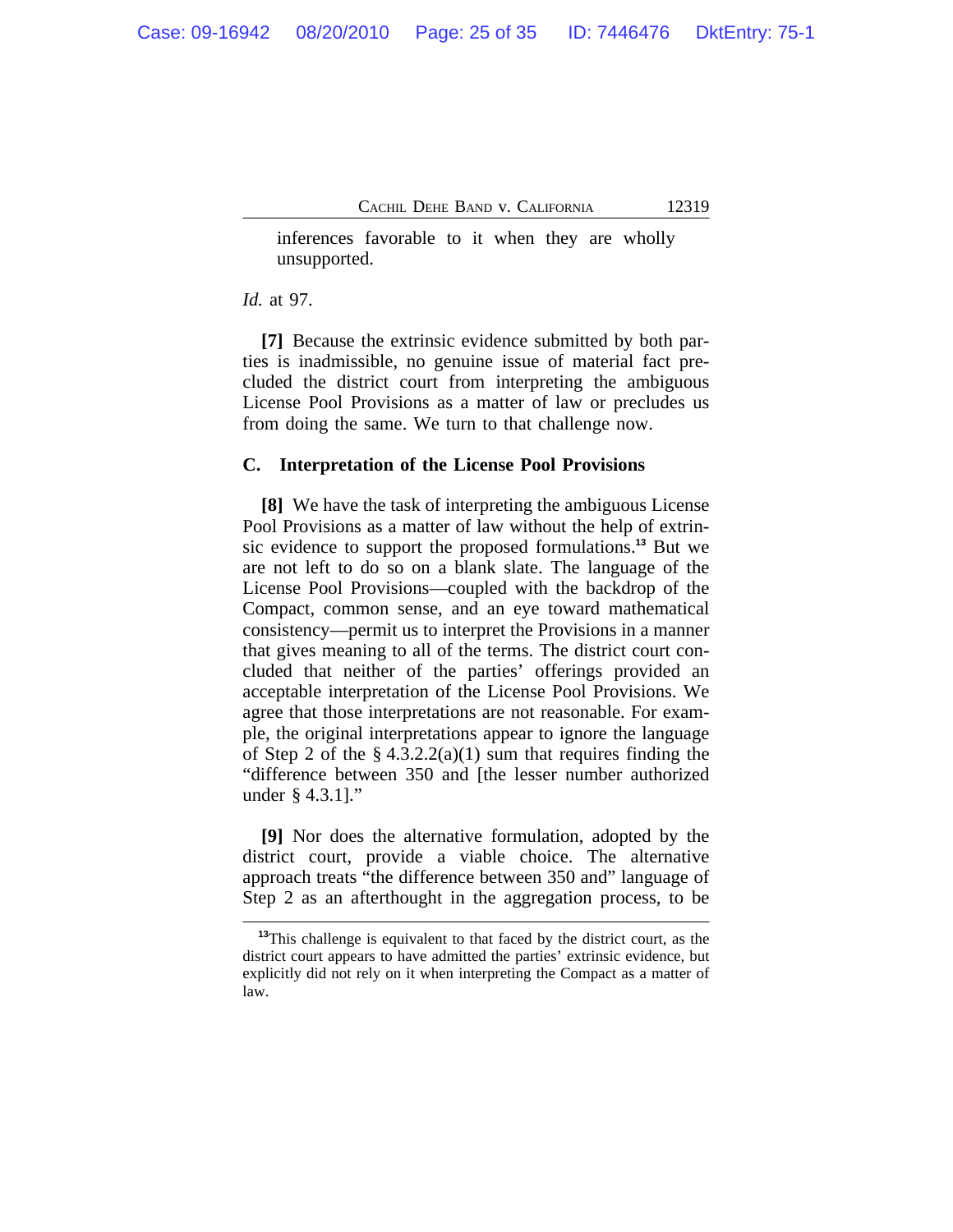subtracted from whichever aggregate number is deemed "the lesser number authorized under Section 4.3.1." Yet it is not a natural reading of  $\S 4.3.2.2(a)(1)$  that only half of Step 2 was designed to aggregate, and the other half was intended merely to make a minor adjustment. A more reasonable reading of Step 2, one that would give meaning to the "difference between 350 and" language, includes both elements in the aggregation process.

Concluding the alternative formulation is unsatisfactory, we turn a fresh eye to the meaning of the  $\S 4.3.2.2(a)(1)$  sum. To reiterate, the  $\S 4.3.2.2(a)(1)$  sum sets the "number of machines that all Compact Tribes in the aggregate may license pursuant to this Section." In other words, the sum calculates the size of the license pool.

Because Step 1 is undisputed, we turn to Step 2, which requires calculating "the difference between 350 and the lesser number authorized under Section 4.3.1." A reasonable reading of Step 2 within §  $4.3.2.2(a)(1)$  is that it contemplates application of Step 2 to all Compact Tribes in order to calculate how many machines "all Compact Tribes in the aggregate may licence." If all of Step 2 is not applied, then part of the Step 2 language is left hanging as surplusage or an afterthought. If Step 2 is not applied to each Compact Tribe, then the aggregation is incomplete. Therefore, to give Step 2 meaning and consistent application, it makes sense to apply *all* of Step 2 to *each* Compact Tribe in order to create an aggregate number.

Standing on its own, § 4.3.1 is written so as to apply to a single Compact Tribe, and sets the number of devices the Tribe may operate without securing licences. It states a tribe "may operate no more Gaming Devices than the larger of the following [two options]." Accordingly, § 4.3.1 calculates two numbers for each Compact Tribe. The Tribe may operate either the smaller or the larger number of devices calculated in §§ 4.3.1(a) and 4.3.1(b) without securing licenses. Stated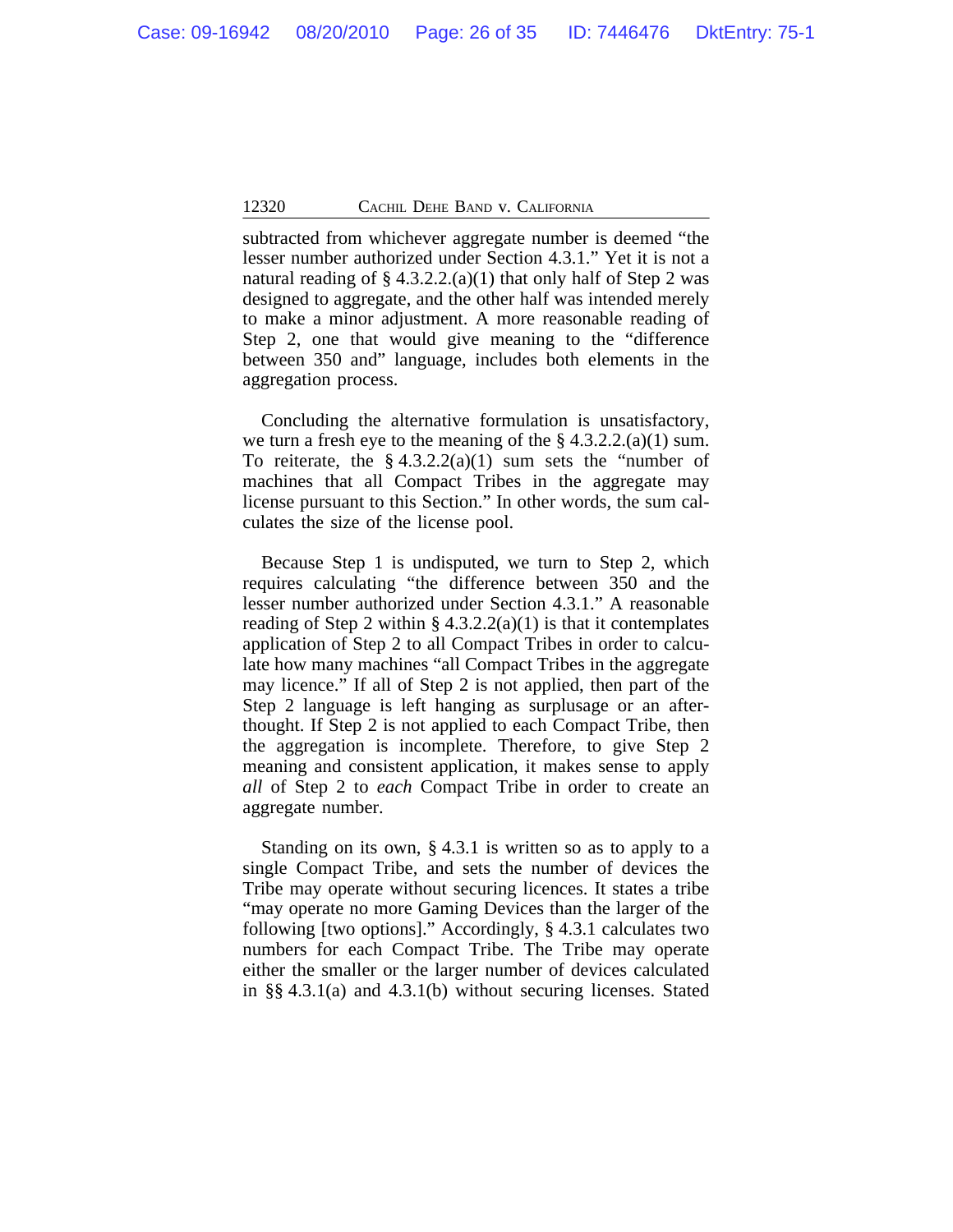another way, the Tribe is "authorized under Section 4.3.1" to operate either number of devices. Of course, within the context of setting individual limits, the larger of these two numbers would be the pertinent number for the individual Tribe, as that sets the limit of "free pass" devices.

Step 2 of the § 4.3.2.2(a)(1) sum references the *same numbers* calculated under § 4.3.1 on its own. However, under Step 2 the key number is the *smaller* number calculated for each Tribe, "the *lesser* number authorized under Section 4.3.1." § 4.3.2.2(a)(1) (emphasis added). Step 2 ("the difference between 350 and the lesser number authorized under Section 4.3.1") is accomplished by individually identifying the two numbers for each Compact Tribe, selecting the smaller, and finding the difference from 350. Colusa serves as an example:

- Colusa operated 523 devices as of September 1, 1999.
- Therefore, without securing any licenses from the pool, Colusa could operate 523 devices under § 4.3.1(a) or 350 devices under § 4.3.1(b).
- The lesser number authorized is 350.
- The "difference between 350 and"  $350 = 0$ .
- For Colusa, 0 is the Step 2 number that would be included in the aggregate.

Simple math allows us to save time by grouping similar Compact Tribes according to how many devices they operated as of September 1, 1999, and using the same basic steps. We can then add the group totals to reach the same overall total for Step 2 that would result from aggregating individual calculations. The aggregate calculation would go as follows:

**Group 1**: Compact Tribes that operated *more* than 350 devices as of September 1,  $1999 = 23$  Tribes.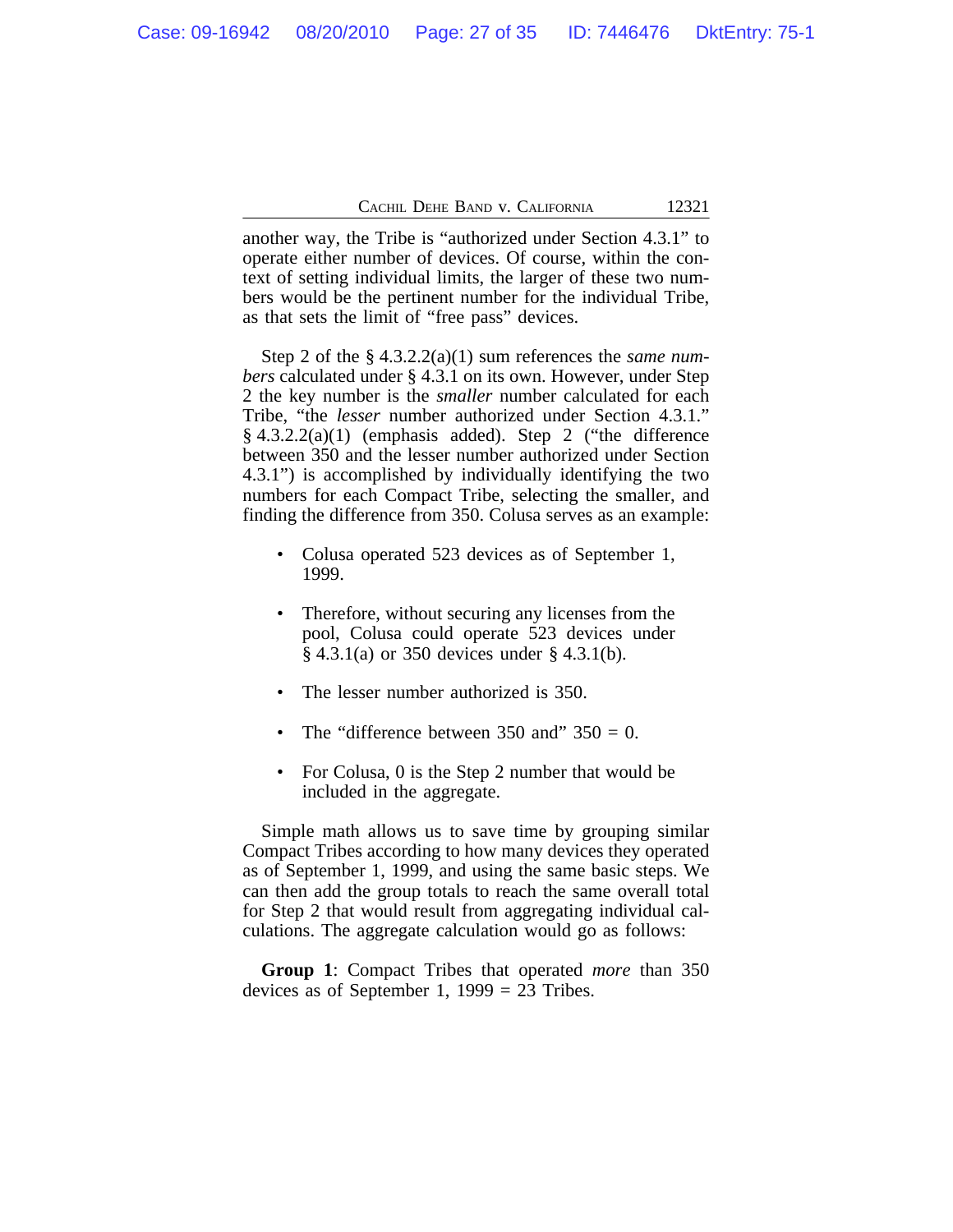- The lesser number for each such Tribe is 350.
- The "difference between 350 and" 350 (the lesser number) is 0.
- 23 x  $0 = 0$ .

**Group 2**: Compact Tribes that operated between 1 and 350 devices as of September 1,  $1999 = 16$  Tribes.

- Because the number of devices operated will always be less than 350, the lesser number authorized for each Group 2 Tribe will be identified by  $§$  4.3.1(a).
- The Group 2 Tribes were operating 2849 devices in total. (And, because we are aggregating, we do not have to identify the individual numbers operated.)
- The aggregate of the difference between 350 and the lesser number authorized for each of these 16 Tribes is 350 times 16, minus the total devices in operation by Group 2 Tribes, 2849.
- 350 x 16 = 5600; 5600 2849 = **2751.**

**Group 3**: Compact Tribes that operated zero devices as of September 1,  $1999 = 23$  Tribes. A reasonable reading of the License Pool Provisions contemplates including these Tribes in the aggregation process. This interpretation accounts for "all Compact Tribes," in conformance with  $\S 4.3.2.2(a)(1)$ 's purpose of establishing the aggregate limit for licenses available for "all Compact Tribes." It also better reflects how an individual Compact Tribe that operated no devices is covered by § 4.3.1 standing on its own, and reasonably retains that coverage when applying § 4.3.1 within the context of  $§$  4.3.2.2(a)(1).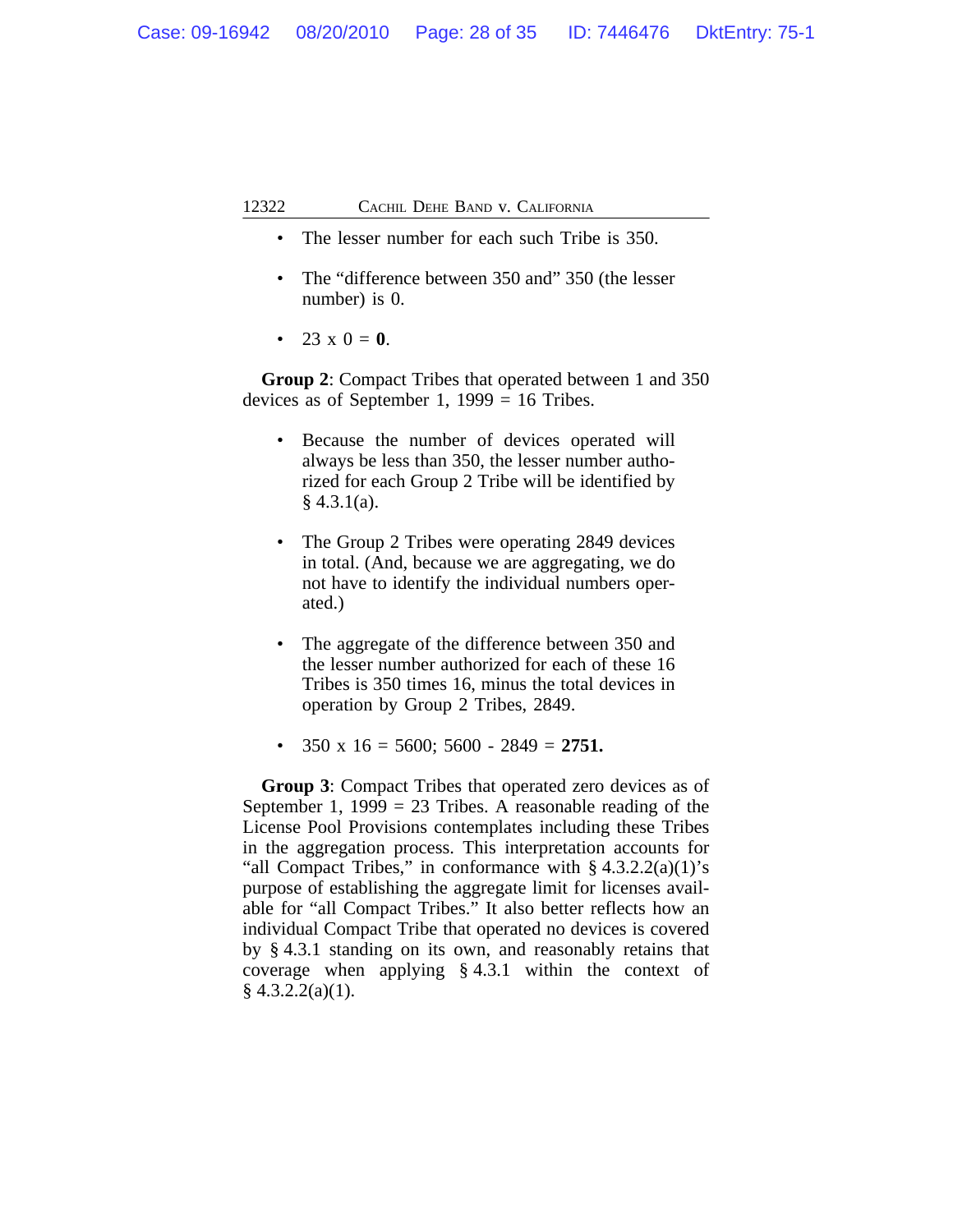- For each Group 3 Tribe, 0 will always be the lesser number authorized under § 4.3.1, as it is less than 350.
- The difference between  $350$  and 0 is  $350$ .  $350$  x  $23 = 8050$ .

To complete Step 2, we add the results of each of the component calculations:

#### **0 + 2751 + 8050 = 10,801**

To solve the entire § 4.3.2.2(a)(1) sum, we then add **29,400** (Step 1) and **10,801** (Step 2) to produce **40,201**, "the number of machines that all Compact Tribes in the aggregate may license pursuant to"  $\S 4.3.2.2(a)(1).$ <sup>14</sup>

**[10]** We conclude that this interpretation, specifically that 40,201 licenses were authorized for distribution statewide through the license draw process, serves to make the License Pool Provisions "lawful, operative, definite, reasonable, and capable of being carried into effect." *Badie*, 67 Cal. App. 4th at 800. It deserves observation that, although we select a slightly different route than the district court, our ultimate conclusion regarding the size of the license pool differs from that reached by the district court by only about 2500 licenses.

29,400+(0+2751+8050)=

29,400+10,801=

**40,201 total** 

**<sup>14</sup>**To recap in mathematical terms, our interpretation and resolution of the  $§$  4.3.2.2(a)(1) sum reads as follows:

<sup>(350</sup> x 84)(**Step 1**)+[23(350-350)+[16(350)-2849]+23(350- 0)](**Step 2**)=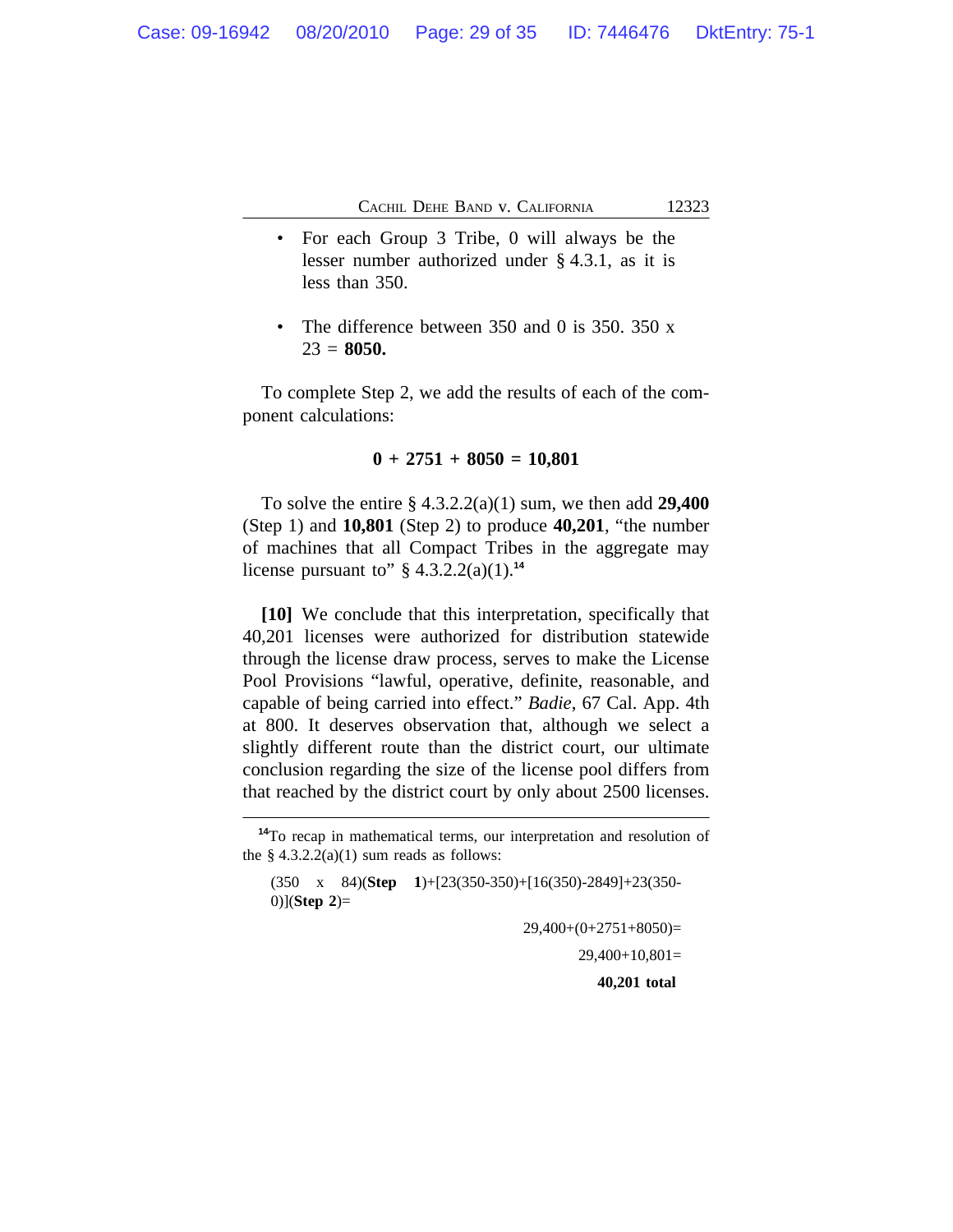# **III. REMEDY OF A LICENSE DRAW OPEN TO ALL ELIGIBLE COMPACT TRIBES**

On summary judgment, the district court concluded that the size of the license pool was 42,700 licenses. Based on this conclusion, the court determined that 10,549 licenses remained in the license pool beyond the 32,151 licenses California claimed were authorized. Colusa requested the district court to order a draw for all Compact Tribes to distribute the additional licenses and the district court ordered that within 45 days California conduct "a draw of all available gaming device licenses, in accordance with the court's April 22[,2009,] order, and in which all eligible Compact Tribes may participate." California conducted a draw in October 2009, following an unsuccessful motion in this court to stay the order. In that draw, 1878 licenses were requested by ten interested Compact Tribes, including Colusa and Picayune, and all requested licenses were issued.

California contends that the district court did not have the discretion to order a draw open to all eligible Compact Tribes, claiming the draw would impermissibly extend relief to nonparties. We review the district court's choice of remedy for abuse of discretion. *United States v. Alisal Water Corp.*, 431 F.3d 643, 655 (9th Cir. 2005).

**[11]** It is worthwhile to recap the license draw scheme created by the Compact to provide context for reviewing the district court's remedy. The Compact between California and Colusa creates the right for Colusa to draw from a pool of gaming device licenses that are available to all Compact Tribes. § 4.3.2.2. ("The Tribe, along with all other Compact Tribes, may acquire licenses to use Gaming Devices in excess of the number they are authorized to use under Sec. 4.3.1, but in no event may the Tribe operate more than 2,000 Gaming Devices . . . . "  $\S$  4.3.2.2(a)). The Compacts executed by the Tribes that are not parties to this suit all include an identical right to draw from that same license pool. *See, e.g.*, Picayune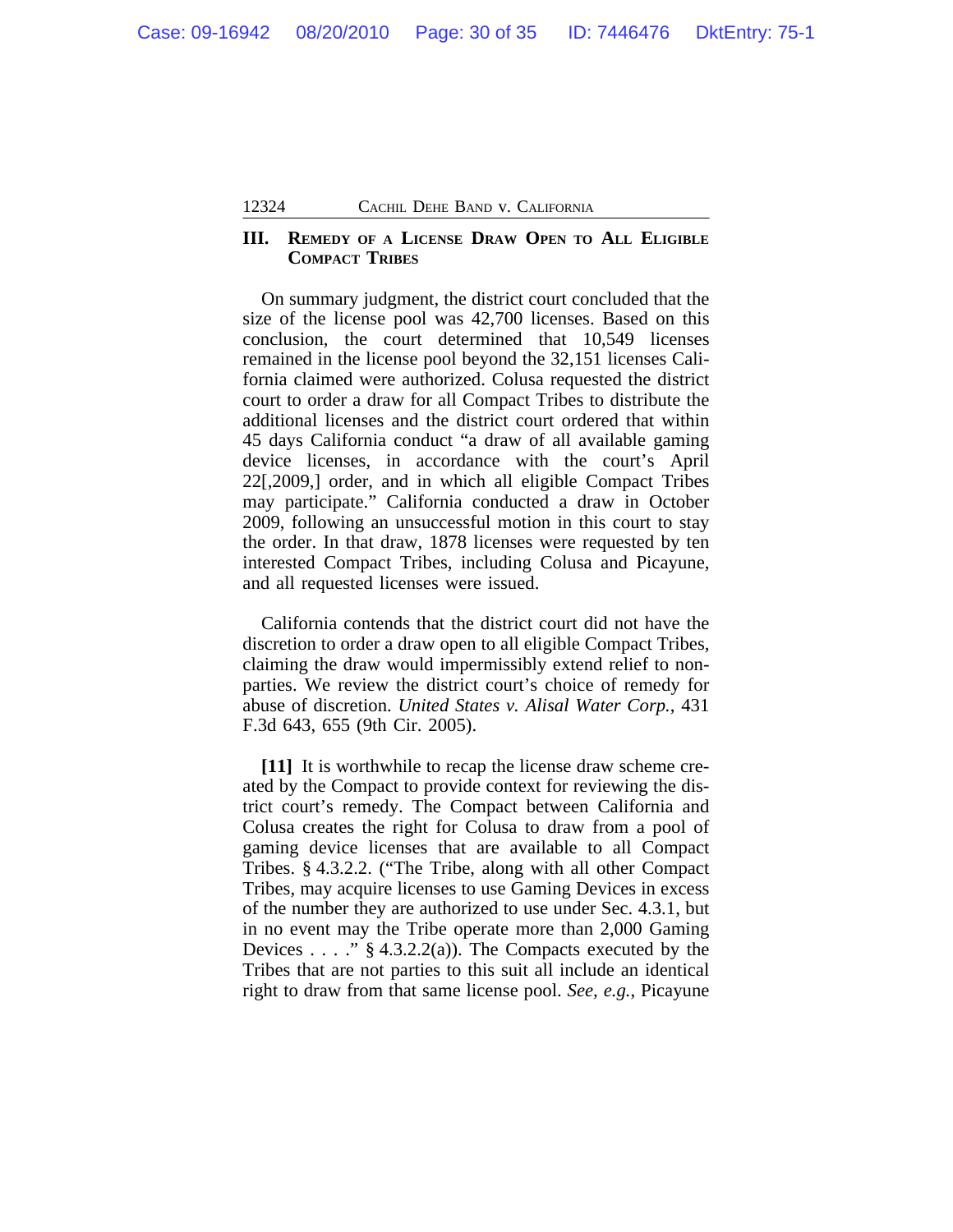Compact, § 4.3.2.2(a). The Colusa Compact and the other Compacts set out identical instructions for how the series of license draws must be administered. § 4.3.2.2(a)(3); *see, e.g.*, Picayune Compact  $\S$  4.3.2.2(a)(3). Once a round of draws is announced, any interested Compact Tribe may request licenses from the pool. The requesting Tribe will then be placed into a priority tier for distribution, depending on how many devices the Tribe currently operates.  $\S 4.3.2.2(a)(3)$ . That priority tier governs the maximum licenses the Compact Tribe may request for that round.  $§ 4.3.2.2(a)(3)(i)-(v)$ . The licenses are allocated according to the priority tiers. § 4.3.2.2(a)(3). Rounds are to continue until Tribes stop making draws, and to resume again once a Tribe requests additional licenses.  $\S$  4.3.2.2(a)(3)(vi).

**[12]** The Colusa Compact does not provide for a draw process for select tribes rather than for all interested Compact Tribes that are eligible to apply for additional licenses. *See*  $§$  4.3.2.2(a)(3). Neither do any of the other 1999 Compacts. *See, e.g.*, Picayune Compact § 4.3.2.2(a)(3). This circumstance is no surprise, as common sense dictates a closed draw may not be conducted under the scheme created by the Compacts. The license pool operates to distribute the available licenses among all of the California tribes that took the step of entering Compacts and were not already operating 2000 devices, the maximum number permitted. One purpose of the elaborate priority tier system was to skew distribution of new machines to those Tribes that did not already conduct extensive gaming operations. Allowing a limited draw would permanently undermine the intended distribution process, as it would use up a portion of the license pool only for the benefit of a subset of the Compact Tribes. Because a cap is set on the license pool, licenses siphoned off for a limited draw could not be recouped later.

Colusa claims injury based on the denial of licenses in earlier draws. To be effective, any remedy must allow Colusa the opportunity to apply for some of the 10,549 licenses remain-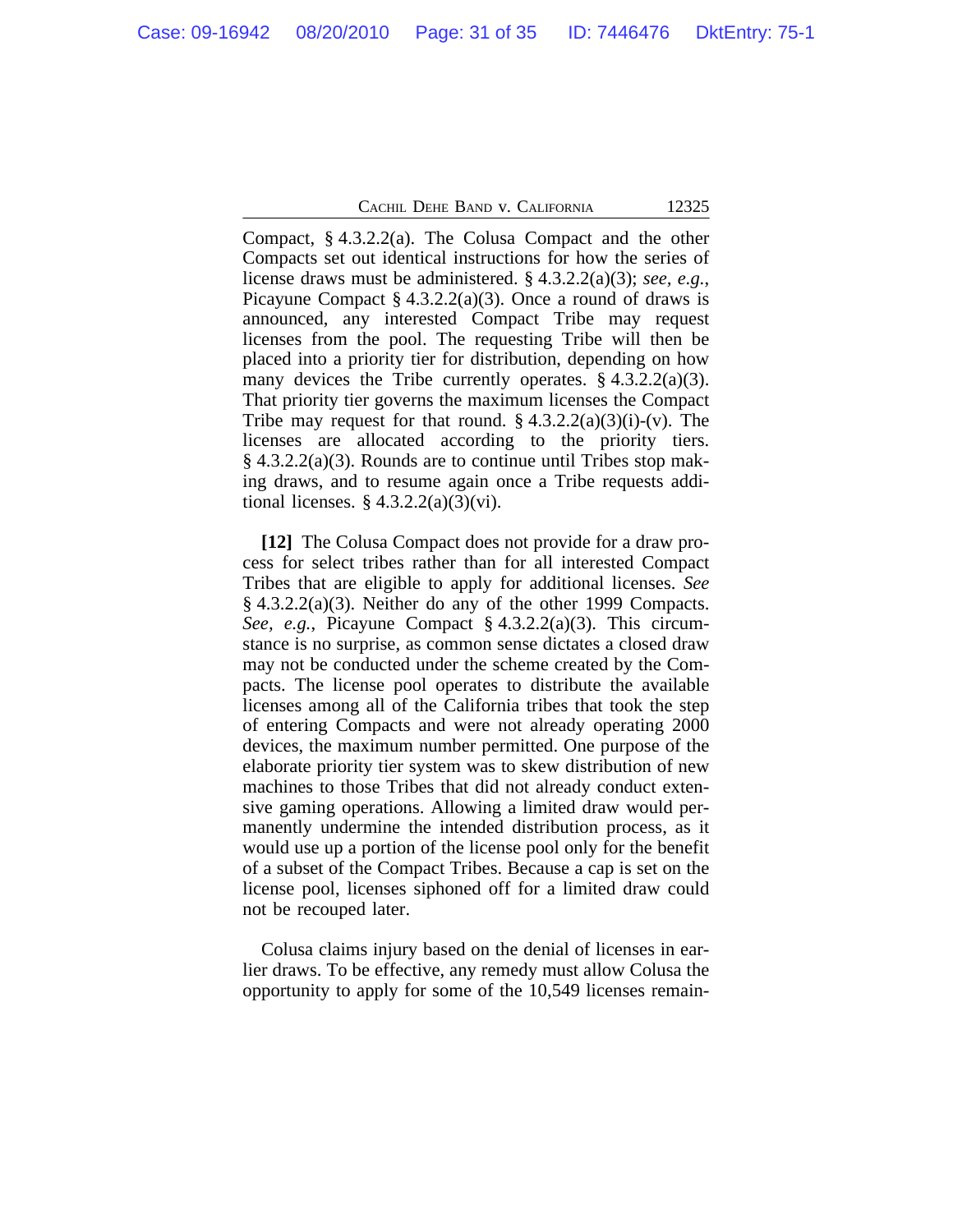ing in the pool. The district court ordered the only effective remedy derived from the Colusa Compact—an open draw of available licenses—and did not abuse its discretion by turning to the process for management of the license pool agreed upon by both California and Colusa. Indeed, the district court demonstrated prudence by mirroring its relief on a system agreed upon by the participants in the 1999 Compacts, instead of crafting relief that may have had adverse effects on nonparty Compact Tribes.**<sup>15</sup>**

**[13]** Although California argues it was improper to afford relief that benefits non-party Compact Tribes, an exception to the requirement of limiting relief to the parties applies when effective relief is otherwise unavailable. *See Bresgal v. Brock*, 843 F.2d 1163, 1170-71 (9th Cir. 1988) ("[A]n injunction is not necessarily made over-broad by extending benefit or protection to persons other than the prevailing parties in the lawsuit—even if it is not a class action—if such breadth is necessary to give prevailing parties the relief to which they are entitled."). *See also, e.g.*, *Easyriders Freedom F.I.G.H.T. v. Hannigan*, 92 F.3d 1486, 1501-02 (9th Cir. 1996) (upholding injunction from enforcing helmet law without reasonable suspicion against all motorcyclists, instead of against just fourteen individual plaintiffs, since California Highway Patrol policy is set on statewide level, and so in practical terms it is unlikely to expect officers would inquire whether an individual was one of the prevailing plaintiffs before issuing a citation).

Our decision in *Colusa I* contemplates the open draw remedy ordered by the district court. There we concluded that Colusa need not join other Compact Tribes as parties because those tribes did not have a protectable legal interest in the size

**<sup>15</sup>**For example, the *amici curiae* raise the concern that a limited draw might interfere with their bargained-for rights under the individual bilateral Compacts to access licenses in the pool.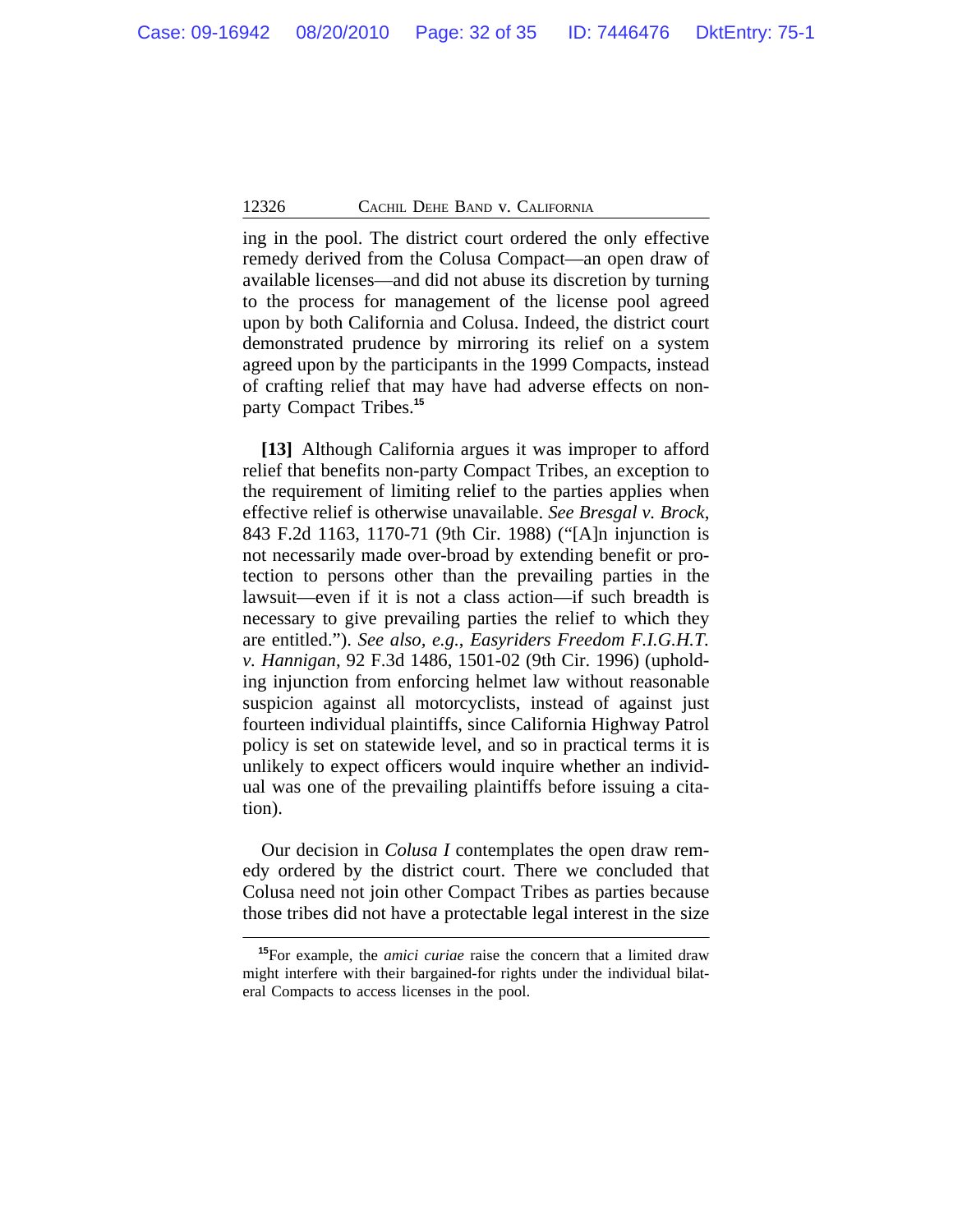of the license pool. 547 F.3d at 971-72. The district court observed that *Colusa I* supported its remedy:

[T]he Ninth Circuit's ruling makes clear that it contemplated that a ruling as to the specific Compacts between individual tribes and defendants would likely have an effect on the administration of the license system as a whole.

The court finds that the Ninth Circuit's Order implicitly contemplated the relief requested by plaintiffs. *See Colusa*, 547 F.3d at 971-72.

**[14]** The district court correctly read *Colusa I* to assume that a decision within this litigation resulting in a larger license pool than California had yet recognized would be followed by a remedy ordering the eventual distribution of the remaining licenses to *all* Compact Tribes that applied and were eligible to receive them. Although we concluded that non-party Compact Tribes did not have a protectable legal interest under Rule 19, we discussed how their economic interests would nonetheless be affected by an adjudication that the license pool was smaller or larger than California previously maintained:

Properly framed, then, the respective advantages that various tribes may enjoy under a more generous or restrictive interpretation of the pool provision are an economic incident of their market positions under a common licensing regime.

The mere fact that the outcome of Colusa's litigation may have some financial consequences for the nonparty tribes is not sufficient to make those tribes required parties, however.

547 F.3d at 971.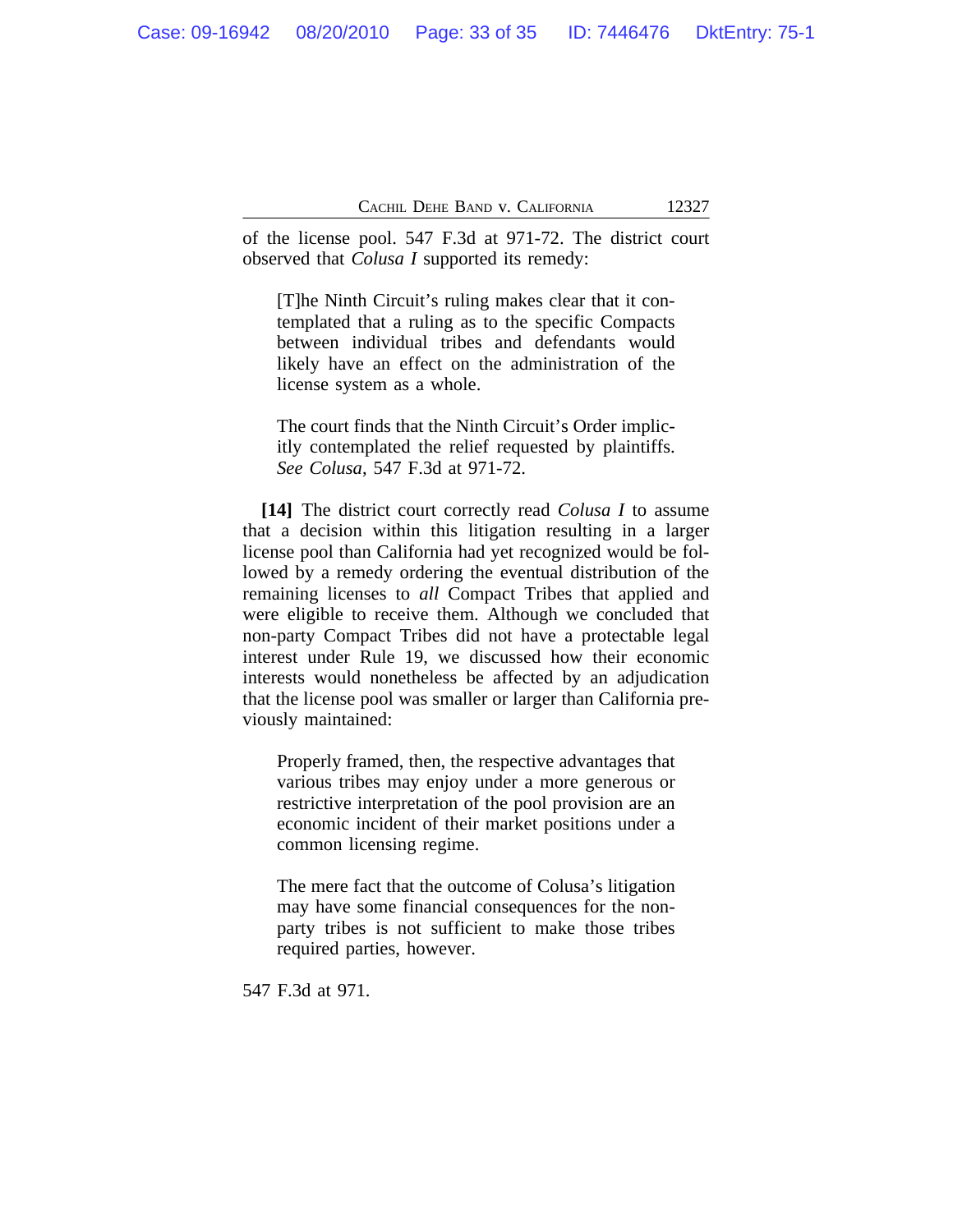We anticipated what was surely the response by some nonparty Compact Tribes to the district court's remedy, that "those [non-party Compact Tribes] who intend to expand their gaming operations and compete with the dominant gaming tribes will gladly accept an increase in the size of the license pool." *Id.* at 971.

Finally, we preempted California's contention in this appeal that the remedy deprived the state of its right to "litigate the size of the license pool under different facts in other pending and future cases." *Colusa I* anticipated that California would be liable for a single number of licenses in the statewide pool, not separate numbers for separate litigants based on their respective situations. Notably, we declared that any "inconsistent conclusions with respect to the size of the license pool created under the 1999 compacts" that were reached in separate district courts "could be resolved by an appeal to this court." 547 F.3d at 972 n.12. Through this decision, we have indeed removed any danger that California will face inconsistent interpretations regarding the size of the license pool, at least as it obtains under the 1999 Compacts.

**[15]** In sum, to provide effective relief to Colusa, the district court appropriately ordered a license draw according to the process the parties agreed to in the Compacts. Through ordering the open draw, the district court did not abuse its discretion by misapplying the law or "rul[ing] in an irrational manner." *See Alisal*, 431 F.3d at 655 (internal quotations omitted). The open draw falls within the exception to the restriction against extending relief to non-parties as the benefits to non-party Compact Tribes were incidental to providing effective relief to Colusa. Our opinion in *Colusa I* bolsters this conclusion.

# **CONCLUSION**

**[16]** The License Pool Provisions that California and Colusa included in their Compact as a foundation for estab-